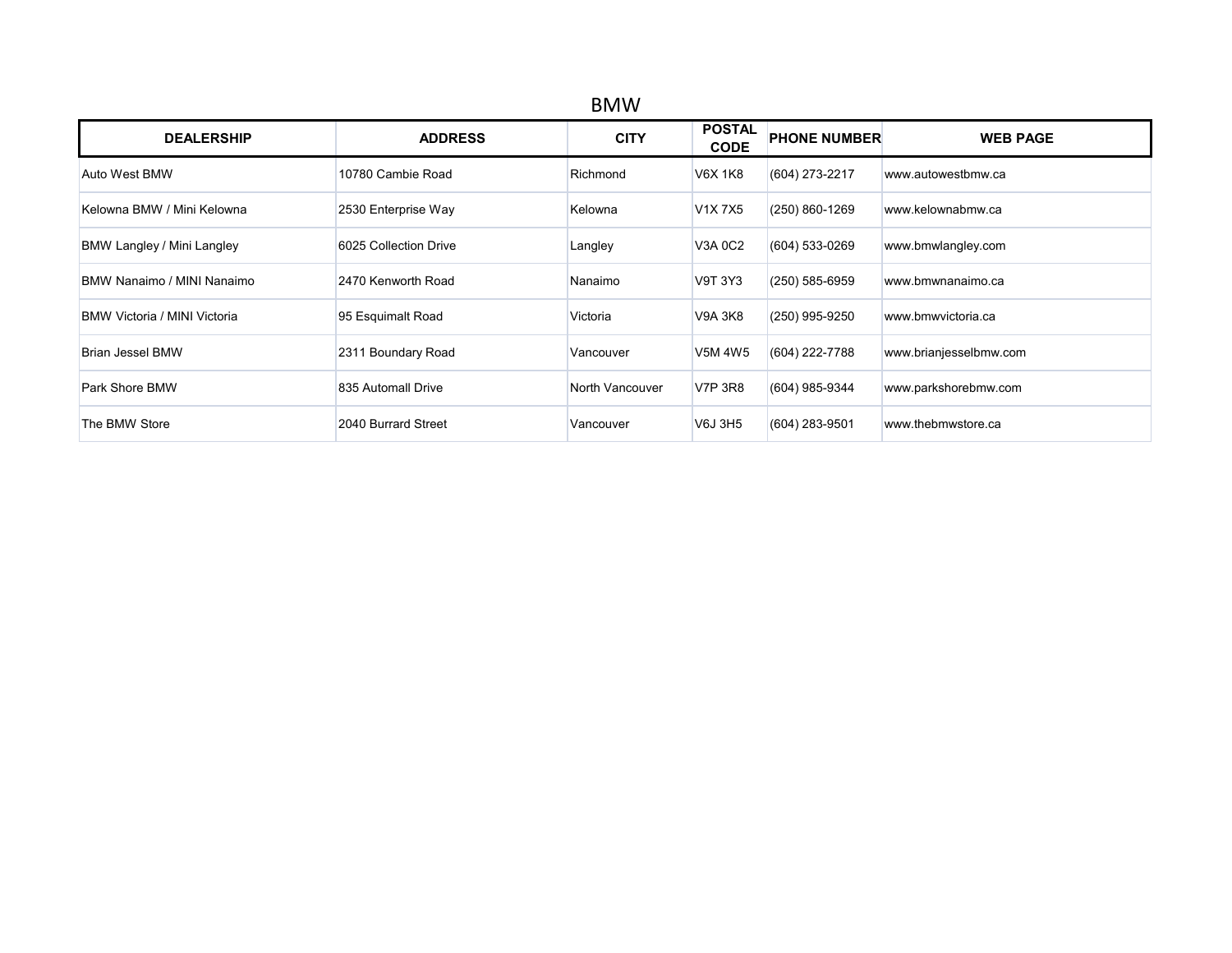| <b>CHEVROLET</b>                                  |                                                 |                 |                              |                     |                                    |  |  |  |  |
|---------------------------------------------------|-------------------------------------------------|-----------------|------------------------------|---------------------|------------------------------------|--|--|--|--|
| <b>DEALERSHIP</b>                                 | <b>ADDRESS</b>                                  | <b>CITY</b>     | <b>POSTAL</b><br><b>CODE</b> | <b>PHONE NUMBER</b> | <b>WEB PAGE</b>                    |  |  |  |  |
| Applewood Chevrolet Buick GMC                     | 9045 Granville St                               | Port Hardy      | <b>V0N 2P0</b>               | (250) 949-7442      | https://www.applewoodgm.ca/en      |  |  |  |  |
| <b>Bannister Chevrolet Vernon</b>                 | 4703 - 27th Street                              | Vernon          | V1T 4Y8                      | (250) 545-0606      | www.bannisters.com                 |  |  |  |  |
| Barnes Wheaton GM South Surrey                    | #5 - 3050 King George Boulevard                 | Surrey          | <b>V4P 1A2</b>               | (866) 536-1290      | www.barneswheatongmsouthsurrey.com |  |  |  |  |
| <b>Brian McLean Chevrolet</b>                     | 2145 Cliffe Avenue                              | Courtenay       | V9N 2L5                      | (250) 334-2425      | www.brianmclean.ca                 |  |  |  |  |
| <b>Browns' Chevrolet Buick GMC</b>                | 12109 - 8th Street                              | Dawson Creek    | V1G 5A5                      | (250) 782-9155      | www.brownschev.com                 |  |  |  |  |
| Cariboo Chevrolet Buick GMC                       | 370 South Mackenzie Avenue                      | Williams Lake   | <b>V2G 1C7</b>               | (250) 392-7185      | www.cariboogm.ca                   |  |  |  |  |
| Carter Chevrolet Cadillac Buick GMC<br>Burnaby    | 4550 Lougheed Highway                           | Burnaby         | V5C 3Z5                      | (604) 245-1847      | www.cartergm.com                   |  |  |  |  |
| Carter Chevrolet Cadillac Buick GMC<br>Northshore | 800 Automall Drive                              | North Vancouver | <b>V7P 3R8</b>               | (604) 229-6002      | www.cartergmnorthshore.com         |  |  |  |  |
| <b>Central Chevrolet GMC Buick</b>                | Box 2078 - 199 Exeter Station Road              | 100 Mile House  | <b>V0K 2E0</b>               | (250) 284-3032      | www.centralgm.com                  |  |  |  |  |
| Champion Chevrolet                                | 2880 Highway Drive                              | Trail           | <b>V1R 2T3</b>               | (250) 368-9134      | www.championgm.com                 |  |  |  |  |
| <b>Coast Mountain Chevrolet</b>                   | P.O.Box 3699, 4038 Hwy # 16                     | <b>Smithers</b> | <b>V0J 2N0</b>               | (250) 847-2214      | www.coastmountaingm.com            |  |  |  |  |
| Kelowna Chevrolet                                 | 2350 Highway 97 North                           | Kelowna         | V1X 4H8                      | (855) 857-0802      | www.kelownachev.com                |  |  |  |  |
| Dueck Chevrolet                                   | 400 S.E. Marine Drive                           | Vancouver       | V5X 4X2                      | (604) 324-7222      | www.dueckgm.com                    |  |  |  |  |
| Dueck Downtown Chevrolet                          | 888 Terminal Avenue                             | Vancouver       | <b>V6A 2M5</b>               | (604) 675-7900      | www.dueckgm.com                    |  |  |  |  |
| Dueck Richmond                                    | 12100 Featherstone Way                          | Richmond        | V6W 1K9                      | (604) 273-1311      | www.dueckgm.com                    |  |  |  |  |
| E.J. Klassen Motorcade                            | 9045 Granville Street, P.O. Box 1589 Port Hardy |                 | <b>V0N 2P0</b>               | (250) 949-7442      | www.klassengm.com                  |  |  |  |  |
| Eagle Ridge Chevrolet Buick                       | 2595 Barnet Hwy                                 | Coquitlam       | <b>V3E 1K9</b>               | (604) 464-3941      | www.eagleridgegm.com               |  |  |  |  |
| <b>Fraser River Chevrolet Buick</b>               | 340 Carson Avenue                               | Quesnel         | V2J 2B3                      | (250) 992-5515      | www.fraserriver.gmcanada.com       |  |  |  |  |
| <b>Greg Gardner Motors</b>                        | P.O. Box 361 - 40310 Government<br>Road         | Squamish        | <b>V8B 0A3</b>               | (604) 898-2277      | www.greggardnergm.com              |  |  |  |  |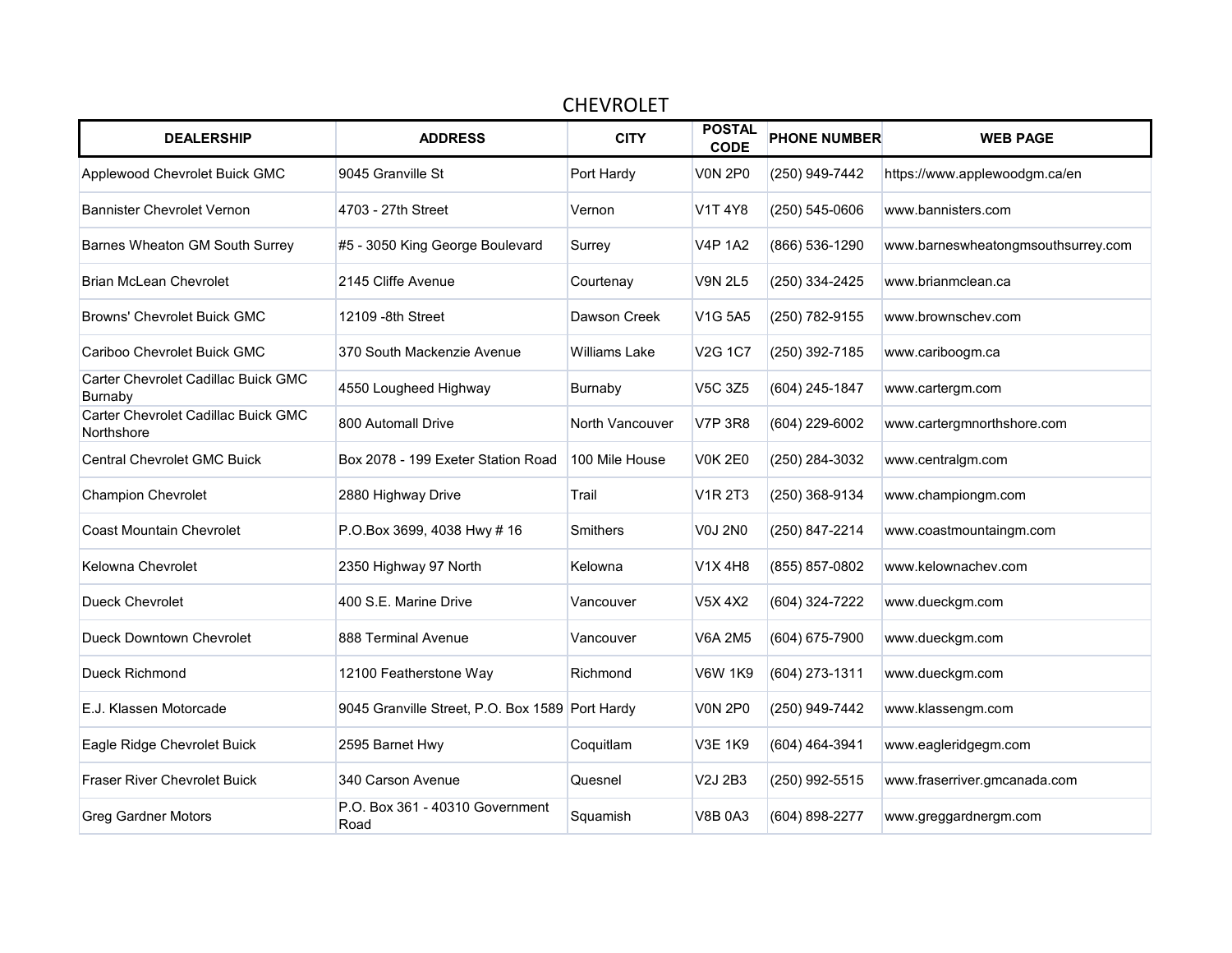| <b>DEALERSHIP</b>                                    | <b>ADDRESS</b>              | <b>CITY</b>          | <b>POSTAL</b><br><b>CODE</b>     | <b>PHONE NUMBER</b> | <b>WEB PAGE</b>                  |
|------------------------------------------------------|-----------------------------|----------------------|----------------------------------|---------------------|----------------------------------|
| <b>Gardner Chevrolet Buick</b>                       | 945 Water Ave, Box 70       | Hope                 | <b>V0X1L0</b>                    | (604) 869-9511      | www.gardnergm.com                |
| Go North Surrey GM                                   | 15250 104 Ave               | Surrey               | <b>V3R 6N8</b>                   | (604)332-6533       | www.gonorthsurreygm.ca           |
| Harris Oceanside Chevrolet                           | 512 E. Island Hwy           | Parksville           | <b>V9P 2G7</b>                   | (250) 248-8383      | www.harris.oceansidegm.com       |
| <b>Huber Bannister Chevrolet</b>                     | 933 Westminster Ave West    | Penticton            | <b>V2A 1L1</b>                   | (250) 493-2333      | www.huberbannister.com           |
| Island Chevrolet Buick GMC                           | 6300 Trans Canada Hwy       | Duncan               | <b>V9L 6C7</b>                   | (778) 568-0701      | http://www.islandgm.com/         |
| Jack Carter Elk Valley Chevrolet Buick<br><b>GMC</b> | #1 16 Manitou Road          | Fernie               | <b>V0B 1M0</b>                   | (250) 423-9288      | www.elkvalleygm.ca               |
| Jack Carter Northstar Chevrolet Buick<br><b>GMC</b>  | 1816 Cranbrook North St. N. | Cranbrook            | V <sub>1</sub> C 3T <sub>1</sub> | (250) 489-4711      | www.northstargm.com              |
| Jack Carter Northstar Kimberley                      | 1142 304 St                 | Kimberley            | V1A 3H6                          | (250) 427-4895      | https://www.kimberleygm.com/     |
| Jenner Chevrolet Buick GMC                           | 1730 Island Highway         | Victoria             | <b>V9B 1H8</b>                   | (250) 474-1211      | www.jennerchev.com/en            |
| Kalawsky Chevrolet                                   | 1700 Columbia Avenue        | Castlegar            | <b>V1N 2W4</b>                   | (250) 365-2155      | www.kalawsky.com                 |
| Laird Wheaton GM                                     | 2590 Bowen Road             | Nanaimo              | <b>V9T 3L3</b>                   | (250) 758-2438      | www.lairdwheaton.com             |
| MacCarthy GM Prince Rupert                           | 1001 Chamberlin Ave         | <b>Prince Rupert</b> | V8J 4J5                          | (250) 624-9171      | www.maccarthygm.com              |
| MacCarthy GM Terrace                                 | 5004 Hwy. 16 W              | Terrace              | <b>V8G 5S5</b>                   | (250) 635-4941      | www.maccarthygm.com              |
| <b>Massullo Motors</b>                               | 4493 Joyce Avenue           | <b>Powell River</b>  | <b>V8A 3A8</b>                   | (866) 891-3020      | www.massullomotors.com           |
| <b>Mertin Chevrolet</b>                              | 45930 Airport Road          | Chilliwack           | <b>V2P 1A2</b>                   | (604) 795-9104      | www.mertingm.com                 |
| Murray Chevrolet Cadillac Abbotsford                 | 30355 Automall Drive        | Abbotsford           | V2T 5M1                          | (604) 857-5200      | www.murraygmabbotsford.com       |
| Murray Chevrolet Buick GMC Fort<br>St. John          | 11204 Alaska Road           | Fort St. John        | V1J 5T5                          | (250) 785-8005      | wwww.murraygmc.com               |
| Murray Chevrolet Buick GMC Merritt                   | 2049 Nicola Avenue Box 1540 | Merritt              | <b>V1K1B8</b>                    | (250) 378-9255      | www.murraygmmerritt.com          |
| <b>Pacific Chevrolet</b>                             | 3800 Johnston Rd            | Port Alberni         | <b>V9Y 5N7</b>                   | (866) 661-2505      | http://www.pacificchevrolet.com/ |

## CHEVROLET continued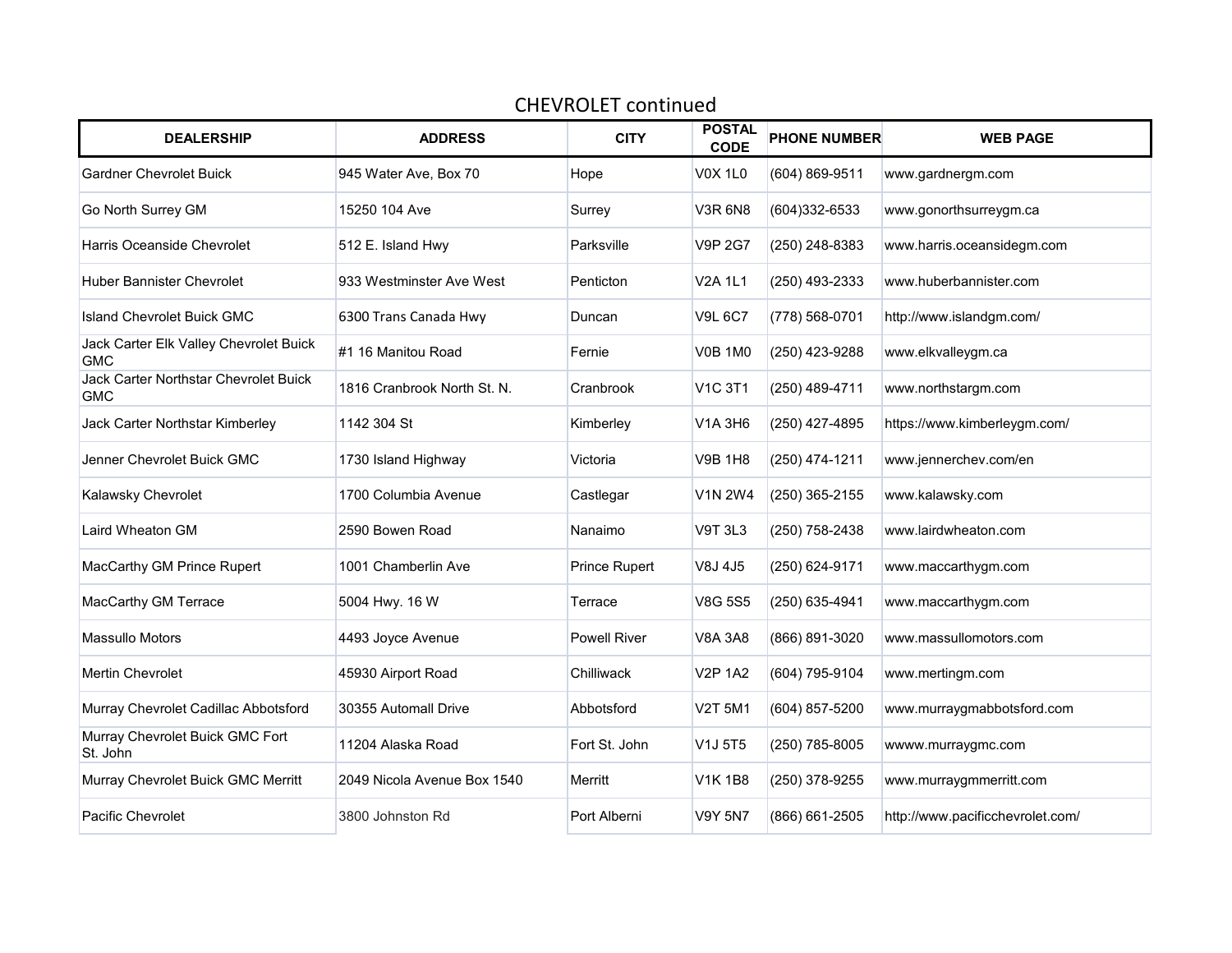| <b>DEALERSHIP</b>               | <b>ADDRESS</b>                           | <b>CITY</b>           | <b>POSTAL</b><br><b>CODE</b> | <b>PHONE NUMBER</b> | <b>WEB PAGE</b>                  |
|---------------------------------|------------------------------------------|-----------------------|------------------------------|---------------------|----------------------------------|
| <b>Preston Chevrolet</b>        | 19990 Langley Bypass                     | Langley               | V3A 4Y1                      | (604) 534-4154      | www.prestongm.com                |
| Salmon Arm Chevrolet            | 3901 11th Avenue NE                      | Salmon Arm            | <b>V1E 2S2</b>               | (250) 832-6066      | www.salmonarmgm.com              |
| Smith Chevrolet Cadillac        | 950 Notre Dame Drive                     | Kamloops              | V2C 6B9                      | (250) 372-2551      | www.smithgm.com                  |
| Sullivan Motor Products         | 2760 Yellowhead Highway, P.O. Box<br>478 | Houston               | V0J 1Z0                      | (877) 552-6268      | www.sullivangm.com               |
| Sunshine Coast GM               | 1633 Field Road                          | Sechelt               | <b>VON 3A1</b>               | (604) 886-3433      | https://www.sunshinecoastgm.com/ |
| <b>Tyee Chevrolet Buick GMC</b> | 570 - 13th Avenue                        | <b>Campbell River</b> | V9W 4G8                      | (250) 287-9511      | www.tyeechev.ca                  |
| <b>Wheaton Chevrolet</b>        | 2867 Douglas Street                      | Victoria              | <b>V8T 4M7</b>               | (250) 382-7121      | www.davewheatongm.com            |
| Wood Wheaton GM                 | 2879 Hwy 16 Frontage Road West           | <b>Prince George</b>  | <b>V2N 0A3</b>               | (250) 564-4466      | www.woodwheaton.com              |

## CHEVROLET continued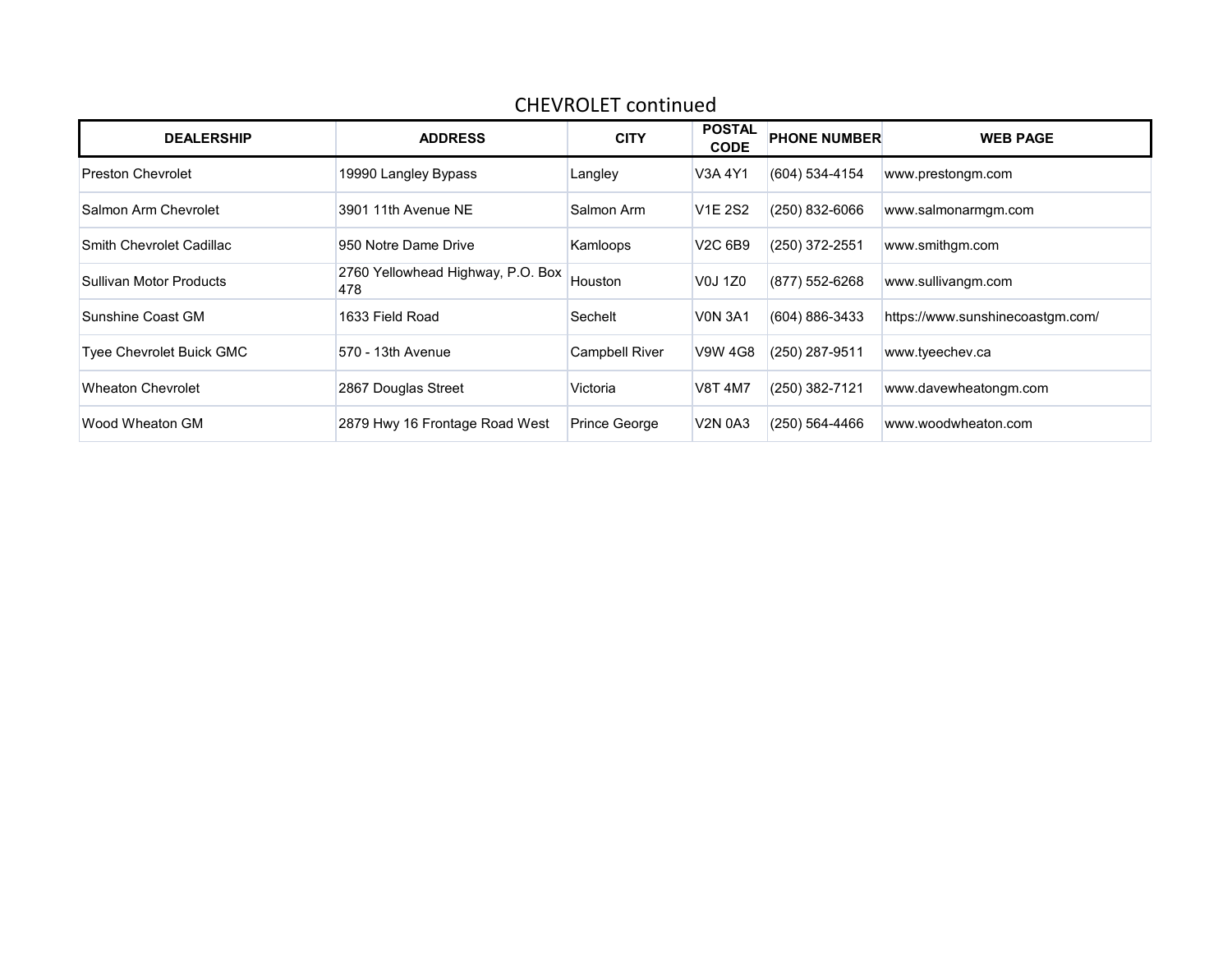| <b>DEALERSHIP</b>                                        | <b>ADDRESS</b>                           | <b>CITY</b>           | <b>POSTAL</b><br><b>CODE</b>                 | <b>PHONE NUMBER</b> | <b>WEB PAGE</b>                                 |
|----------------------------------------------------------|------------------------------------------|-----------------------|----------------------------------------------|---------------------|-------------------------------------------------|
| Abbotsford Chrysler Dodge Jeep Ram                       | 30285 Automall Drive                     | Abbotsford            | <b>V2T 5M1</b>                               | (604) 857-8888      | http://www.abbotsfordchrysler.com               |
| Alberni Chrysler                                         | 2611 Port Alberni Hwy                    | Port Alberni          | <b>V9Y 8P2</b>                               | (250) 723-5331      | https://www.albernichrysler.com                 |
| <b>Bill Howich Chrysler</b>                              | 2777 North Island Hwy                    | <b>Campbill River</b> | <b>V9W 2H9</b>                               | (250) 287-9555      | http://www.billhowich.com                       |
| Duncan Dodge                                             | 461 Trans Canada Hwy.                    | Duncan                | <b>V9L 3R7</b>                               | (855) 292-5482      | www.duncandodge.ca                              |
| <b>Braby Motors</b>                                      | P.O. Box 880 - 1290 Trans Canada<br>Hwy. | Salmon Arm            | <b>V1E 4N9</b>                               | (888)-892-0521      | http://www.brabymotors.com                      |
| Carter Dodge Chrysler                                    | 4650 Lougheed Highway                    | Burnaby               | <b>V5C 4A6</b>                               | (604) 299-9181      | http://www.carterdodgechrysler.ca               |
| Columbia Chrysler                                        | 5840 Minoru Blvd.                        | Richmond              | <b>V6X 2A9</b>                               | (604) 273-8018      | https://www.columbiachryslerdodge.com/          |
| <b>Comox Valley Dodge</b>                                | 4847 Island Highway North                | Courtenay             | <b>V9N 5Y8</b>                               | (250) 338-5451      | http://www.comoxvalleydodge.com                 |
| Cranbrook Dodge                                          | 1725 Cranbrook St. N.                    | Cranbrook             | V <sub>1</sub> C 3S9                         | (250) 426-6614      | http://www.cranbrookdodge.com                   |
| Destination Chrysler Jeep Dodge<br>Northshore            | 1600 Marine Drive                        | North Vancouver       | <b>V7P 1T9</b>                               | (604) 980-8501      | http://www.destinationauto.ca                   |
| Ensign Pacific Chrysler Dodge Jeep Ram 216 W. 2nd Avenue |                                          | Vancouver             | <b>V5Y 1C6</b>                               | (604) 257-8900      | https://www.ensignpacificchrysler.ca/           |
| Fernie Chrysler                                          | 1492 Hwy 3                               | Fernie                | <b>V0B 1M0</b>                               | (250) 423-5532      | http://www.ferniechrysler.ca                    |
| Fort City Chrysler                                       | 8424 Alaska Road                         | Fort St. John         | V <sub>1</sub> J <sub>4L7</sub>              | +1 866-507-6654     | http://www.fortcitychrysler.com                 |
| Foundation Squamish Chrysler Dodge<br>Jeep Ram           | 1180 Hunter Place                        | Squamish              | <b>V8B 0B6</b>                               | (604) 892-3394      | https://www.foundationsquamishchrysler.co<br>m/ |
| Foundation North Vancouver Chrysler<br>Dodge Jeep Ram    | 1600 Marine Dr                           | North Vancouver       | <b>V7P 1T9</b>                               | (604) 980-8501      | https://www.foundationnorthvan.com/             |
| Frontier Chrysler                                        | 3046 Highway 16 East                     | <b>Smithers</b>       | <b>V0J 2N0</b>                               | (250) 847-4266      | http://www.frontierchrysler.net                 |
| Go Dodge Surrey                                          | 6280 120 St                              | Surrey                | V3X 1Y7                                      | (604) 594-2277      | https://www.gododgesurrey.ca/                   |
| Gustafson's Dodge Chrysler Jeep                          | 122 North Broadway                       | <b>Williams Lake</b>  | V <sub>2</sub> G <sub>2</sub> X <sub>8</sub> | (877) 861-2085      | https://www.gustafsonsdodge.com/                |

## CHRYSLER and JEEP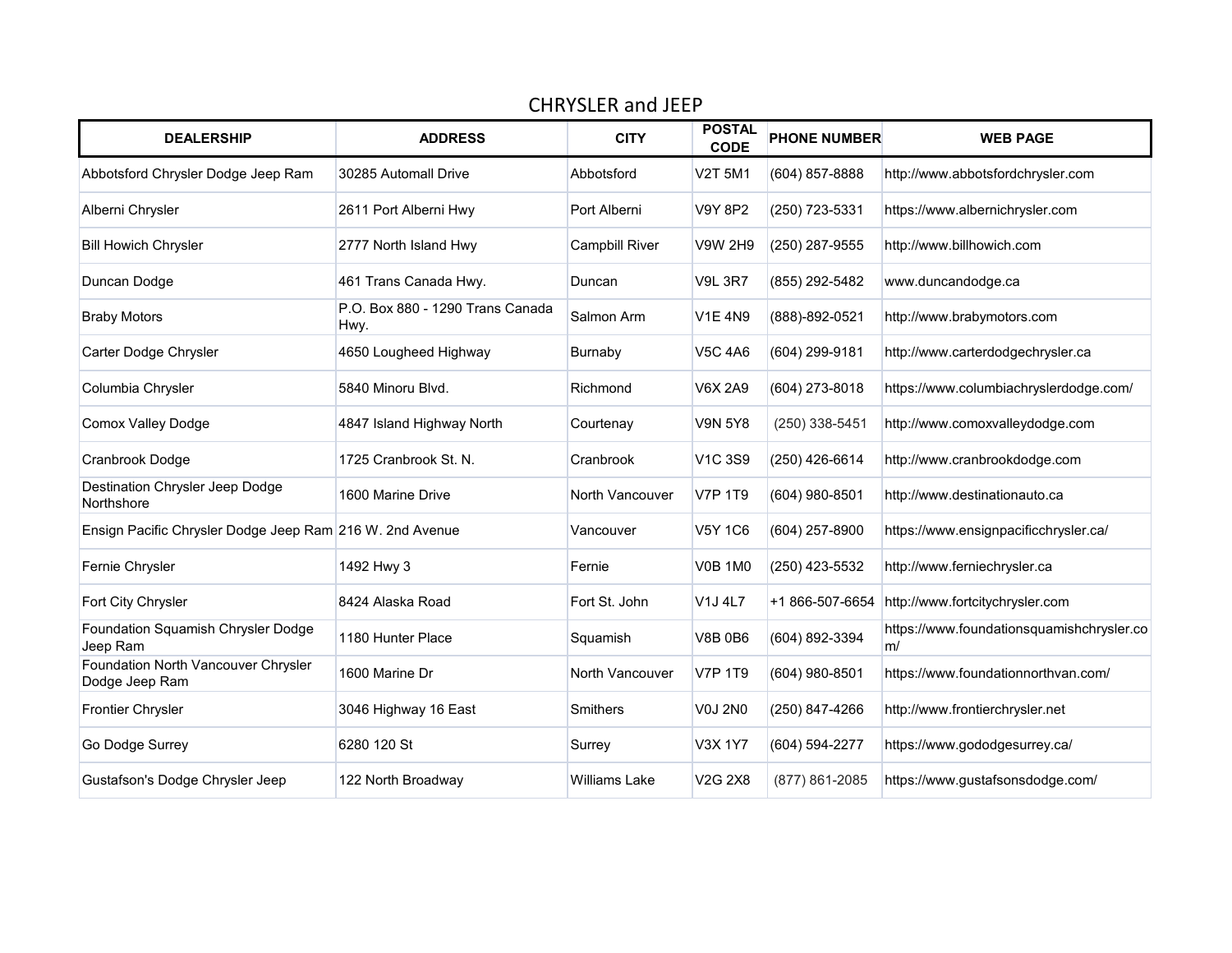## CHRYSLER and JEEP continued

| <b>DEALERSHIP</b>                            | <b>ADDRESS</b>                | <b>CITY</b>    | <b>POSTAL</b><br><b>CODE</b> | <b>PHONE NUMBER</b> | <b>WEB PAGE</b>                                  |
|----------------------------------------------|-------------------------------|----------------|------------------------------|---------------------|--------------------------------------------------|
| Haley Dodge SC                               | 1028 Gibsons Way              | Gibsons        | <b>V0N 1V7</b>               | (866) 955-8652      | https://www.haleydodgesc.com/                    |
| Harris Victoria Dodge                        | 1061 Yates Street             | Victoria       | <b>V8V 3M5</b>               | (250) 386-2411      | http://www.harrisvictoriadodge.ca                |
| <b>Inland Auto Centre</b>                    | 11600 - 8th Street            | Dawson Creek   | <b>V1G 4R7</b>               | (866) 938-2823      | http://www.inlandautocentre.com                  |
| Jim Pattison Chrysler Jeep Dodge -<br>Surrey | 15377 Guildford Drive         | Surrey         | <b>V3R 0H9</b>               | 1888-375-5854       | http://www.jpautogroup.com                       |
| Journey Chrysler Dodge Jeep Ram              | 1300 Dominion Ave             | Port Coquitlam | V3B 8G7                      | (236) 900-0980      | https://www.journeychryslerdodgejeepram.<br>com/ |
| Kamloops Dodge Chrysler Jeep                 | 2525 E. Trans Canada Highway  | Kamloops       | <b>V2C 4A9</b>               | (250) 374-4477      | http://www.kamloopsdodge.com                     |
| Kelowna Chrysler Dodge                       | 2440 Enterprise Way           | Kelowna        | V1X 6X6                      | (866) 537-2689      | http://www.kelownachrysler.com                   |
| Kootenay Chrysler                            | 8278 Highway 3B               | Trail          | <b>V1R4L3</b>                | (250) 368-8295      | http://www.kootenaychrysler.com                  |
| Okanagan Chrysler Jeep Dodge                 | 2690 Hwy 97 N.                | Kelowna        | V1X4J4                       | (250) 448-6101      | http://www.okanagandodge.com                     |
| Langley Chrysler Jeep                        | 19418 Langley Bypass          | Surrey         | <b>V3S7R2</b>                | (604) 534-5355      | http://www.langleychrysler.com                   |
| Maple Ridge Chrysler Jeep Dodge              | 11911 West Street             | Maple Ridge    | V2X 3M6                      | (604) 465-8931      | http://www.mapleridgechrysler.com                |
| Marine Chrysler Dodge Jeep                   | 450 S.E. Marine Drive         | Vancouver      | V5X 4V2                      | (604) 321-1236      | http://www.marinechrysler.com                    |
| Nanaimo Chrysler                             | 4170 Wellington Road          | Nanaimo        | <b>V9T 2H3</b>               | (250) 758-1191      | http://www.nanaimochrysler.com                   |
| Nelson Chrysler                              | 803 Baker Street              | Nelson         | <b>V1L 4J8</b>               | (250) 352-3542      | http://www.nelsonchrysler.com                    |
| Northland Chrysler Jeep Dodge                | 2844 Recplace Drive           | Prince George  | <b>V2N 0G2</b>               | (250) 562-5254      | http://www.northlanddodge.ca                     |
| O'Connor Dodge Chrysler Jeep                 | Box 190, 45730 Hocking Avenue | Chilliwack     | V2P 6J1                      | (604) 792-2754      | http://www.oconnorgroup.com                      |
| Parker Chrysler Dodge Jeep                   | 1765 Main Street              | Penticton      | V2A 5H1                      | (250) 492-2839      | http://www.info@parkerschrysler.com              |
| Parksville Chrysler                          | 230 Shelly Road               | Parksville     | <b>V9P 1V6</b>               | (250) 248-3281      | http://www.parksvillechryslerdealer.com          |
| Pioneer Garage                               | 33320 - 1st Avenue            | Mission        | V2V 1G8                      | (604) 826-6201      | http://www.pioneerchryslerjeep.com               |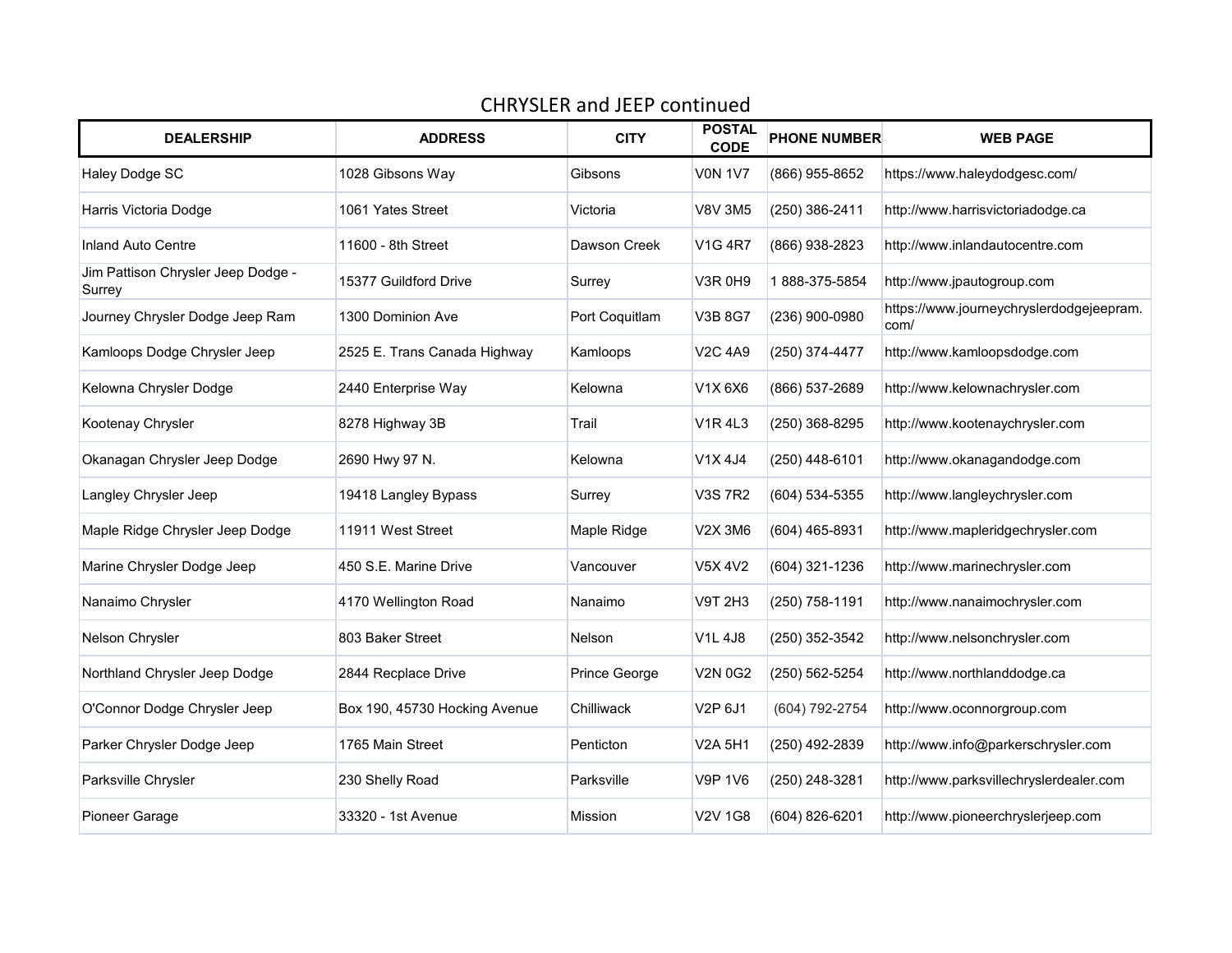| <b>DEALERSHIP</b>                  | <b>ADDRESS</b>                             | <b>CITY</b>   | <b>POSTAL</b><br><b>CODE</b> | <b>PHONE NUMBER</b> | <b>WEB PAGE</b>                     |
|------------------------------------|--------------------------------------------|---------------|------------------------------|---------------------|-------------------------------------|
| Rainbow Chrysler Dodge Jeep        | 1105 Chamberlin Avenue                     | Prince Rupert | V8J 4J5                      | (250) 624-8200      | http://www.rainbowchrysler.ca       |
| Regency Chrysler                   | 259 McLean Street                          | Quesnel       | V2J 2N8                      | (250) 992-9293      | http://www.regencychrysler.com      |
| Richmond Chrysler Dodge Jeep       | 5491 Parkwood Way                          | Richmond      | V6V 2M9                      | (604) 273-7521      | http://www.richmondchrysler.com     |
| Rivershore Chrysler Jeep           | 2477 E. Trans Canada Hwy                   | Kamloops      | <b>V2C 4A9</b>               | (250) 372-5588      | https://www.rivershoreram.ca/       |
| Terrace Chrysler                   | 4916 Highway 16 West                       | Terrace       | <b>V8G 1L8</b>               | (250) 635-7187      | http://www.terraceautomall.com      |
| Vernon Chrysler Dodge              | 4607 - 27th Street                         | Vernon        | V1T 4Y8                      | (250) 545-2261      | http://www.vernondodge.com          |
| White Rock Chrysler Dodge Jeep Ram | Unit 7 - 3050 King George Boulevard Surrey |               | <b>V4P 1A2</b>               | (604) 531-9156      | https://www.whiterockdodgejeep.com/ |
| Wille Dodge Chrysler               | 3240 Douglas Street                        | Victoria      | V8Z 3K6                      | (250) 475-2313      | http://www.willedodge.com           |
| Willowbrook Motors                 | 19611 Langley Bypass                       | Langley       | V3A 4K8                      | 877-391-2098        | http://www.willowbrookchrysler.ca   |
| Woodgrove Chrysler                 | 6800 Island Highway N.                     | Nanaimo       | <b>V9V 1A3</b>               | (250) 390-3030      | http://www.woodgrovechrysler.com    |

# CHRYSLER and JEEP continued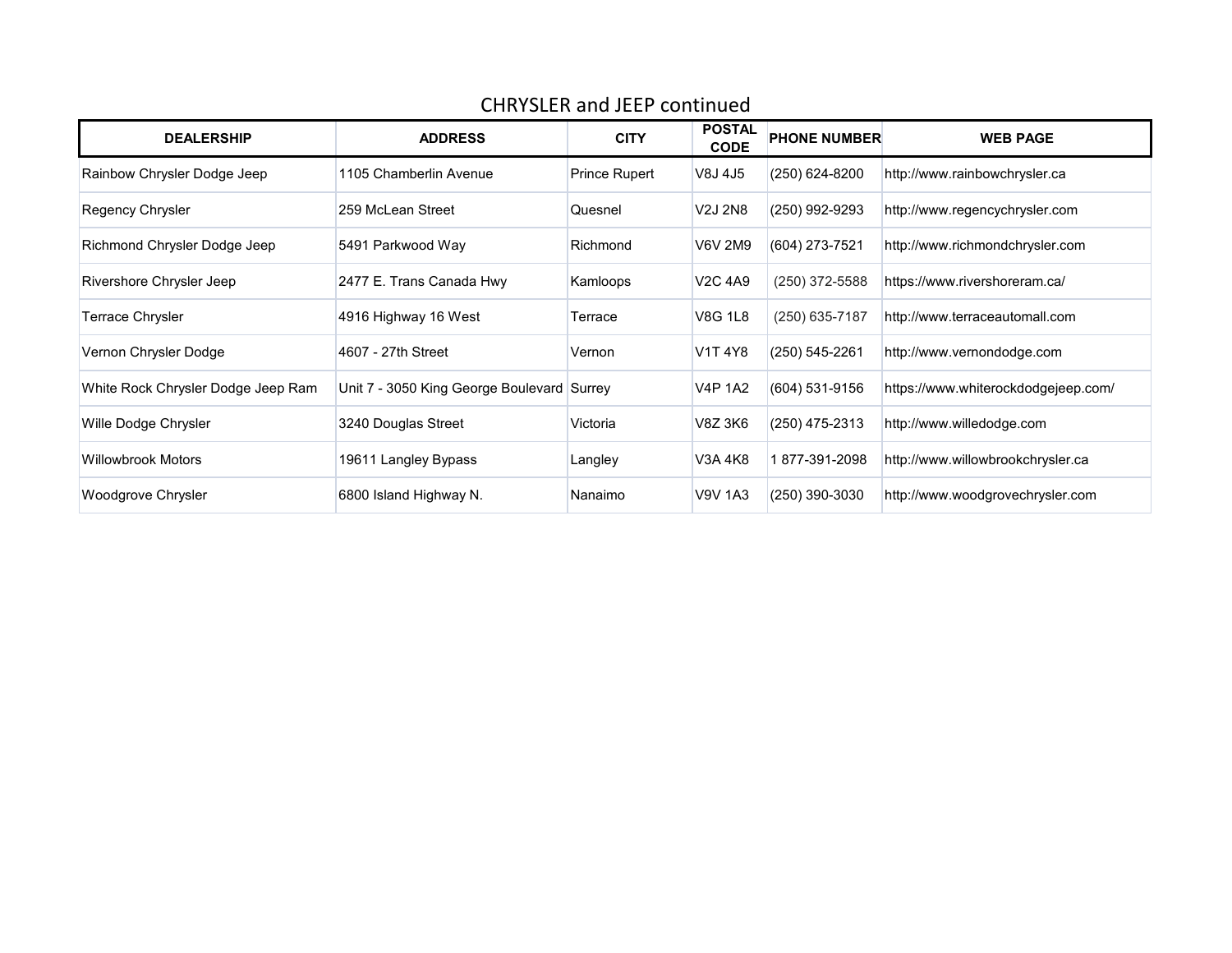| <b>FORD</b>                                               |                                            |                 |                                              |                     |                                       |  |  |  |  |
|-----------------------------------------------------------|--------------------------------------------|-----------------|----------------------------------------------|---------------------|---------------------------------------|--|--|--|--|
| <b>DEALERSHIP</b>                                         | <b>ADDRESS</b>                             | <b>CITY</b>     | <b>POSTAL</b><br><b>CODE</b>                 | <b>PHONE NUMBER</b> | <b>WEB PAGE</b>                       |  |  |  |  |
| A.M. Ford Sales Limited                                   | 2795 Highway Drive                         | Trail           | <b>V1R 2T1</b>                               | (250) 364-0202      | www.amford.com                        |  |  |  |  |
| Applewood Ford                                            | 7150 Market Street, Box 67                 | Port Hardy      | <b>V0N 2P0</b>                               | (250) 949-6393      | https://www.applewoodford.ca/         |  |  |  |  |
| <b>Brown Bros Ford Lincoln</b>                            | 270 S.E. Marine Drive                      | Vancouver       | V5X 2S6                                      | (604) 321-5100      | www.brownbrosford.com                 |  |  |  |  |
| <b>Bannister Ford</b>                                     | 1609 Alaska Avenue                         | Dawson Creek    | V <sub>1</sub> G <sub>1</sub> Z <sub>9</sub> | (250) 782-8589      | https://www.bannisterford.com/        |  |  |  |  |
| Cam Clark Ford Lincoln North Vancouver 833 Automall Drive |                                            | North Vancouver | <b>V7P 3R8</b>                               | (604) 980-2411      | www.camclarkford.com                  |  |  |  |  |
| Cam Clark Ford Richmond                                   | 13580 Smallwood Place                      | Richmond        | <b>V6V 2C1</b>                               | (604) 273-7331      | http://www.camclarkfordrichmond.com   |  |  |  |  |
| Cariboo Ford                                              | 266 Carson Avenue                          | Quesnel         | V2J 2B1                                      | (250) 992-3673      | www.caribooford.com                   |  |  |  |  |
| Chilliwack Ford                                           | 45681 Yale Road                            | Chilliwack      | <b>V2P 2N1</b>                               | (604) 792-1361      | www.chilliwackford.com                |  |  |  |  |
| Coastal Ford Burnaby                                      | 5750 Lougheed Highway                      | Burnaby         | V5B 2Z9                                      | (604) 294-6525      | www.coastalford.com                   |  |  |  |  |
| <b>Coastal Ford Vancouver</b>                             | 530 Evans Avenue                           | Vancouver       | <b>V6A 2K9</b>                               | (604) 873-2363      | www.coastalford.com                   |  |  |  |  |
| Coastal Ford Squamish                                     | 1120 Commercial PI                         | Squamish        | <b>V8B 0B7</b>                               | (800) 668-1399      | https://www.coastalfordsquamish.com/  |  |  |  |  |
| Dams Ford Lincoln Sales                                   | 19330 Langley By Pass                      | Surrey          | <b>V2S7R2</b>                                | (604) 532-9921      | www.dams.net                          |  |  |  |  |
| Dearborn Motors                                           | 2555 E. Trans Canada Highway               | Kamloops        | <b>V2C 4B1</b>                               | (250) 372-7101      | www.dearbornford.com                  |  |  |  |  |
| Denham Ford (BC)                                          | 2417 Cranbrook Street North                | Cranbrook       | <b>V1C 3T3</b>                               | (800) 663-3839      | denhamfordbc.com                      |  |  |  |  |
| <b>Fort Motors</b>                                        | 11104 Alaska Road                          | Fort St. John   | V1J 5T5                                      | (250) 785-6661      | www.fortmotors.ca                     |  |  |  |  |
| <b>Glenoak Ford Sales - Westshore</b>                     | 1660 Old Island Hwy                        | Victoria        | <b>V9B 1H8</b>                               | (250) 478-6171      | https://www.glenoakfordwestshore.com/ |  |  |  |  |
| <b>Hoskins Ford Sales</b>                                 | P.O. Box 400 3146 Highway 16 West Smithers |                 | <b>V0J 2N0</b>                               | (250) 847-2237      | www.hoskinsford.com                   |  |  |  |  |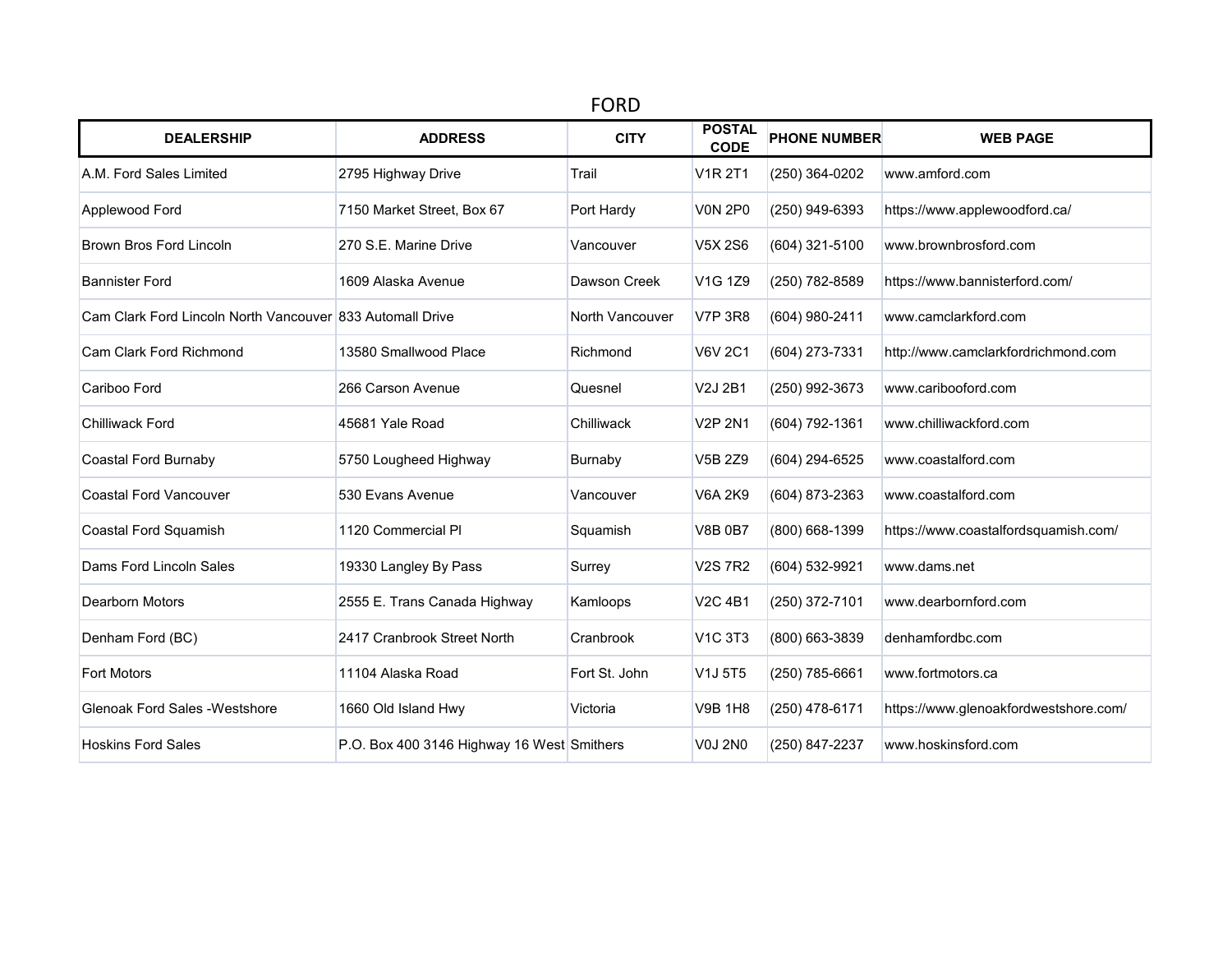| <b>FORD continued</b>                                |                                     |                 |                              |                     |                                 |  |  |  |  |
|------------------------------------------------------|-------------------------------------|-----------------|------------------------------|---------------------|---------------------------------|--|--|--|--|
| <b>DEALERSHIP</b>                                    | <b>ADDRESS</b>                      | <b>CITY</b>     | <b>POSTAL</b><br><b>CODE</b> | <b>PHONE NUMBER</b> | <b>WEB PAGE</b>                 |  |  |  |  |
| <b>Island Ford</b>                                   | 6456 Norcross Road                  | Duncan          | <b>V9L 6C5</b>               | (250) 748-5555      | www.islandford.ca               |  |  |  |  |
| Jacobson Ford Sales                                  | P.O. Box 430 - 160 Ross Street      | Salmon Arm      | V1E 4N6                      | (250) 832-2101      | www.jacobsonford.com            |  |  |  |  |
| Family Ford (formerly Joe Cunningham<br>Ford (2012)) | P.O. Box 609, 410 E. Island Highway | Parksville      | <b>V9P 2G7</b>               | (250) 248-2062      | www.joecunninghamford.com       |  |  |  |  |
| Kamloops Ford Lincoln                                | 940 Halston Avenue                  | Kamloops        | <b>V2B 2B8</b>               | (250) 376-7266      | www.kamloopsford.ca             |  |  |  |  |
| Kelowna Ford Lincoln Sales                           | 2540 Enterprise Way                 | Kelowna         | V1X7X5                       | (250) 868-2330      | www.kelownaford.com             |  |  |  |  |
| Key West Ford Sales                                  | 301 Stewardson Way                  | New Westminster | V3M 2A5                      | (604) 520-3055      | www.keywestford.com             |  |  |  |  |
| Kicking Horse Ford Sales                             | 605 N. 9th Avenue                   | Golden          | <b>V0A 1H0</b>               | (250) 344-6623      | http://www.kickinghorseford.com |  |  |  |  |
| Kokanee Ford Sales                                   | 1241 NW Blvd Box 1150               | Creston         | <b>V0B 1G0</b>               | (250) 428-2206      | www.kokaneeford.com             |  |  |  |  |
| Lake City Ford Sales                                 | 8000 Broadway Ave N                 | Williams Lake   | V2G 2L8                      | (250) 392-4455      | www.lakecityford.ca             |  |  |  |  |
| <b>Magnuson Ford Sales</b>                           | 32562 South Fraser Way              | Abbotsford      | V2T 1X6                      | (604) 853-0711      | www.magnusonford.com            |  |  |  |  |
| <b>Mainland Ford</b>                                 | 14530 104th Avenue                  | Surrey          | <b>V3R 1L9</b>               | (604) 588-9921      | www.mainlandford.com            |  |  |  |  |
| <b>Metro Motors</b>                                  | 2505 Lougheed Highway               | Coquitlam       | <b>V3B 1B2</b>               | (604) 464-0271      | www.metromotors.com             |  |  |  |  |
| <b>MSA Ford Sales</b>                                | 30295 Automall Drive                | Abbotsford      | <b>V2T 5M1</b>               | (604) 856-9000      | www.msaford.com                 |  |  |  |  |
| <b>Nelson Ford Sales</b>                             | 623 Railway Street                  | Nelson          | V1L 1H5                      | (877) 232-1838      | www.nelsonfordsales.com         |  |  |  |  |
| Prince George Ford                                   | 1331 Central Street West            | Prince George   | V2M 3E2                      | (250) 563-8111      | http://www.pgford.ca/           |  |  |  |  |
| Ocean Park Ford Sales                                | 3050 King George Boulevard          | Surrey          | <b>V4P 1A2</b>               | (604) 531-6100      | www.oceanparkford.com           |  |  |  |  |
| <b>Orchard Ford Sales</b>                            | 2741 Highway 97 North               | Kelowna         | V1X 4J8                      | (250) 860-1000      | www.orchardford.com             |  |  |  |  |
| Skaha Ford                                           | 198 Parkway Place                   | Penticton       | V2A 8G8                      | (250) 492-3800      | www.skahaford.com               |  |  |  |  |
| Snow Valley Ford Sales                               | 405 Enterprise Ave                  | Kitimat         | <b>V8C 2E3</b>               | (250) 632-6182      | www.snowvalleyford.ca           |  |  |  |  |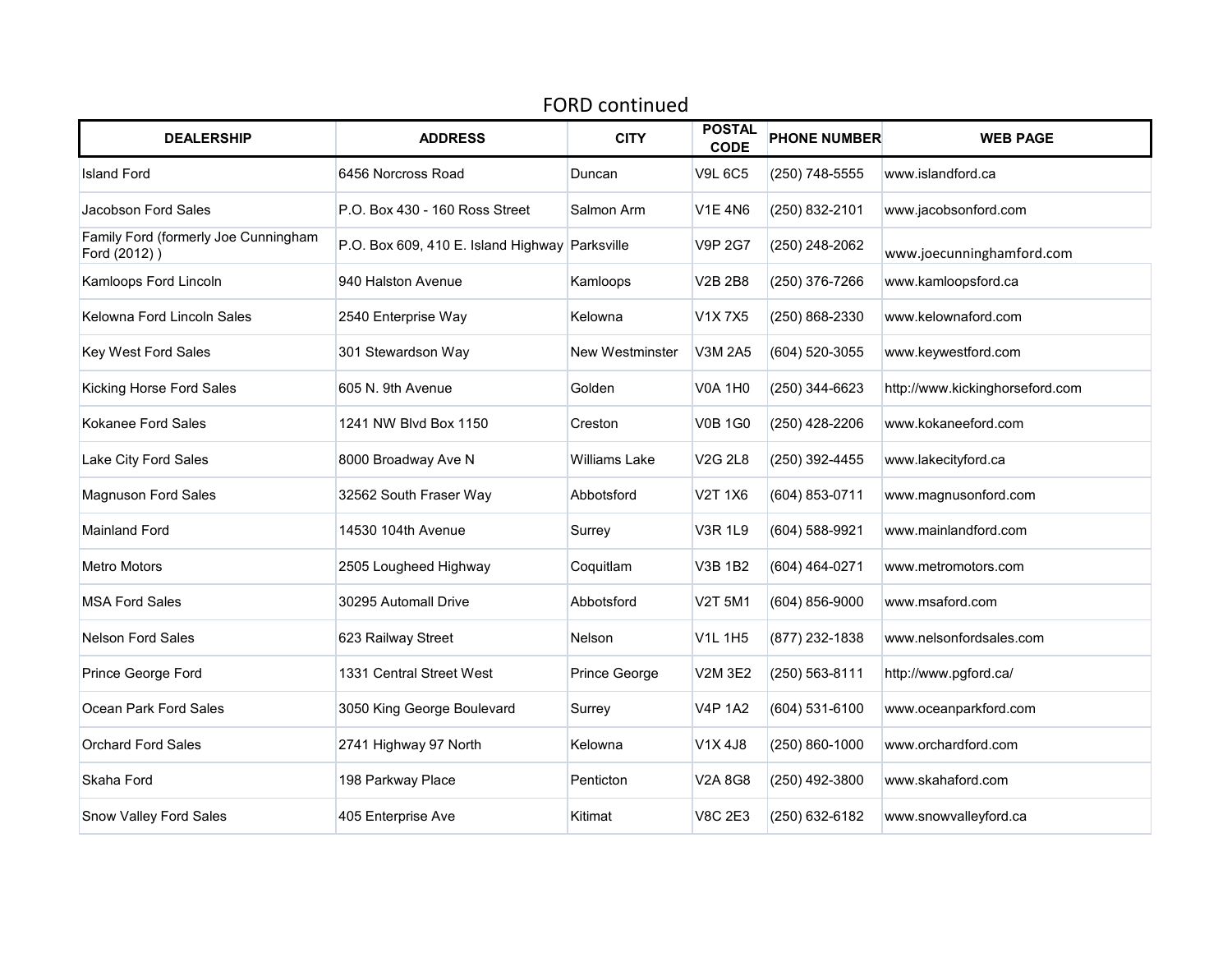| <b>DEALERSHIP</b>                       | <b>ADDRESS</b>                | <b>CITY</b>           | <b>POSTAL</b><br><b>CODE</b> | <b>PHONE NUMBER</b> | <b>WEB PAGE</b>                        |
|-----------------------------------------|-------------------------------|-----------------------|------------------------------|---------------------|----------------------------------------|
| South Coast Ford Sales                  | 5606 Wharf Ave P.O. Box 1759  | Sechelt               | <b>VON 3A0</b>               | (604) 885-3281      | www.southcoastford.com                 |
| <b>Steve Marshall Ford Lincoln</b>      | 3851 Shenton Road             | Nanaimo               | V9T 2H1                      | (250) 758-7311      | www.stevemarshallford.com              |
| Steve Marshall Ford Campbell River      | 1384 - 16th Avenue            | <b>Campbell River</b> | V9W 2E1                      | (250) 287-9171      | www.stevemarshallfordcampbellriver.com |
| Suburban Motors                         | 3377 Douglas Street           | Victoria              | V8Z 3L4                      | (250) 475-2255      | www.suburbanmotors.com                 |
| <b>Sunrise Ford Sales</b>               | 872 Alpine Ave.               | 100 Mile House        | <b>V0K 2E0</b>               | (250) 395-2414      | www.sunriseford.ca                     |
| <b>Terrace Totem Ford Sales</b>         | 4631 Keith Avenue             | Terrace               | V8G 1K3                      | (250) 635-4984      | www.terracetotemford.ca                |
| <b>Titanium Ford</b>                    | 10025 - 152nd Street          | Surrey                | V3R 4G6                      | (604) 584-1222      | https://www.titaniumford.ca/           |
| Van Isle Ford Sales                     | 4831 Beaver Creek Rd          | Port Alberni          | <b>V9Y 7E1</b>               | (250) 724-6577      | https://www.vanisleford.com/           |
| <b>Watkin Motors Ford</b>               | 4602 - 27th Street            | Vernon                | V1T 4Y6                      | (885) 834-8365      | www.watkinmotors.com                   |
| <b>West Coast Ford Lincoln</b>          | 20370 Lougheed Highway        | Maple Ridge           | V2X 2P8                      | (604) 465-5434      | www.westcoastautogroup.com             |
| <b>West Line Ford</b>                   | PO Box 1280, 1473 HWY 16 East | Vanderhoof            | <b>V0J 3A0</b>               | (250) 567-4781      | www.westlineford.com                   |
| <b>Westview Ford Sales Courtenay</b>    | 4901 North Island Hwy         | Courtenay             | <b>V9N 5Y9</b>               | (250) 334-3161      | www.westviewford.ca                    |
| <b>Westview Ford Sales Powell River</b> | 7159 Duncan Street            | <b>Powell River</b>   | <b>V8A 1W3</b>               | (844) 887-9186      | www.westviewford.ca                    |

#### FORD continued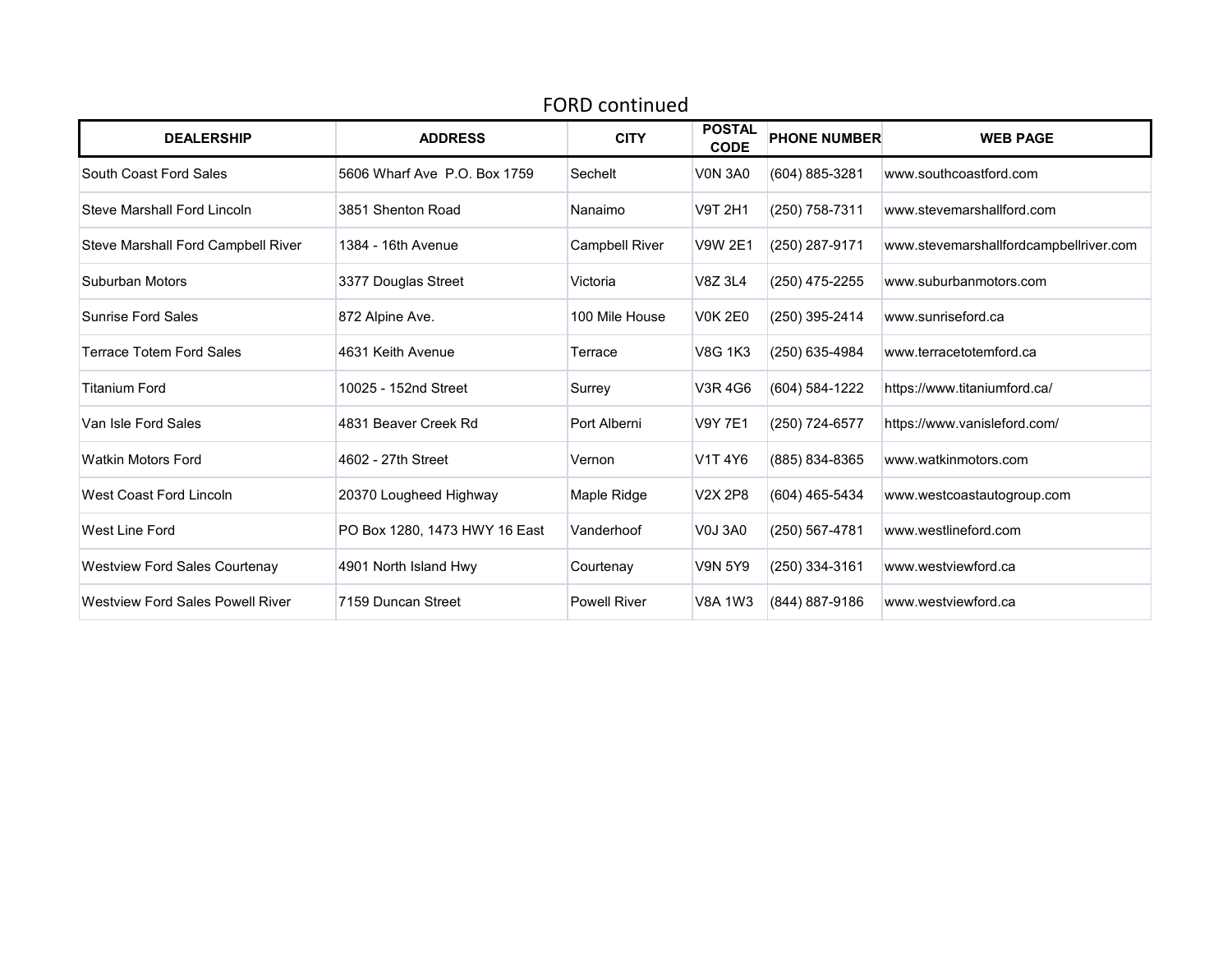| <b>HONDA</b>                               |                         |                       |                              |                     |                                |  |  |  |  |
|--------------------------------------------|-------------------------|-----------------------|------------------------------|---------------------|--------------------------------|--|--|--|--|
| <b>DEALERSHIP</b>                          | <b>ADDRESS</b>          | <b>CITY</b>           | <b>POSTAL</b><br><b>CODE</b> | <b>PHONE NUMBER</b> | <b>WEB PAGE</b>                |  |  |  |  |
| <b>Bannister Honda</b>                     | 6425 Highway 97 North   | Vernon                | V1B 3R4                      | (250) 545-0531      | http://www.bannisterhonda.com  |  |  |  |  |
| Campbell River Honda                       | 2773 N Island Hwy       | <b>Campbell River</b> | <b>V9W 2H4</b>               | (250) 286-0641      | http://www.crhonda.com/        |  |  |  |  |
| Campus Honda                               | 506 Finlayson Street    | Victoria              | <b>V8T 5C8</b>               | (250) 388-6921      | http://www.campushonda.com     |  |  |  |  |
| Carter Honda                               | 2390 Burrard Street     | Vancouver             | V6J 3J1                      | (604) 736-2821      | http://www.carterhonda.com     |  |  |  |  |
| Destination Burnaby Honda (Happy<br>Honda) | 4278 Lougheed Hwy       | Burnaby               | v5c 3Y5                      | (604) 294-2111      | http://www.destinationhonda.ca |  |  |  |  |
| Destination Kingsway Honda Vancouver       | 368 Kingsway            | Vancouver             | V5T 3J6                      | (877) 583-2063      | https://www.kingswayhonda.ca/  |  |  |  |  |
| Discovery Honda                            | 6466 Bell McKinnon Road | Duncan                | <b>V9L 6C1</b>               | (250) 748-5814      | http://www.discoveryhona.com   |  |  |  |  |
| Glacier Honda                              | 1602 Columbia Avenue    | Castlegar             | <b>V1N 1H9</b>               | (250) 365-4845      | http://www.glacierhonda.ca     |  |  |  |  |
| Harmony Honda                              | 2550 Enterprise Way     | Kelowna               | V1X 7X5                      | (250) 860-6500      | http://www.harmonyhonda.com    |  |  |  |  |
| Honda Fort St. John                        | 8708-100th Avenue       | Fort St. John         | V1J 1X1                      | (250) 785-1293      | https://www.hondafsj.com/      |  |  |  |  |
| <b>Island Honda</b>                        | 1025B Comox Rd          | Courtenay             | <b>V9N 3P7</b>               | (250) 338-7761      | http://www.islandhonda.ca/     |  |  |  |  |
| Jonker Honda                               | 19515 Langley Bypass    | Surrey                | V3S 6K1                      | (604) 530-6281      | http://www.jonker.com          |  |  |  |  |
| Kamloops Honda Cars                        | 1308 Josep Way          | Kamloops              | <b>V2H 1N6</b>               | (250) 374-2688      | http://www.kamloopshonda.ca    |  |  |  |  |
| Destination Kingsway Honda Vancouver       | 368 Kingsway            | Vancouver             | V5T 3J6                      | (877) 583-2063      | https://www.kingswayhonda.ca/  |  |  |  |  |
| Mary Jones Honda                           | 20611 Lougheed Highway  | Maple Ridge           | V2X 2P9                      | (604) 465-5464      | http://www.marvjoneshonda.com  |  |  |  |  |
| Murray Honda Chilliwack                    | 44954 Yale Road West    | Chilliwack            | <b>V2R 0G5</b>               | (604) 792-2724      | http://www.murrayhonda.ca      |  |  |  |  |
| Nanaimo Honda Cars                         | 2535 Bowen Road         | Nanaimo               | <b>V9T 3L2</b>               | (250) 758-3361      | http://www.nanaimohonda.com    |  |  |  |  |
| Openroad Honda                             | 6984 Kingsway           | Burnaby               | <b>V5E 1E6</b>               | (604) 525-4667      | http://www.openroadhonda.ca    |  |  |  |  |
| Pacific Honda                              | 816 Automall Drive      | North Vancouver       | <b>V7P 3R8</b>               | (604) 984-0331      | http://www.pacifichonda.ca     |  |  |  |  |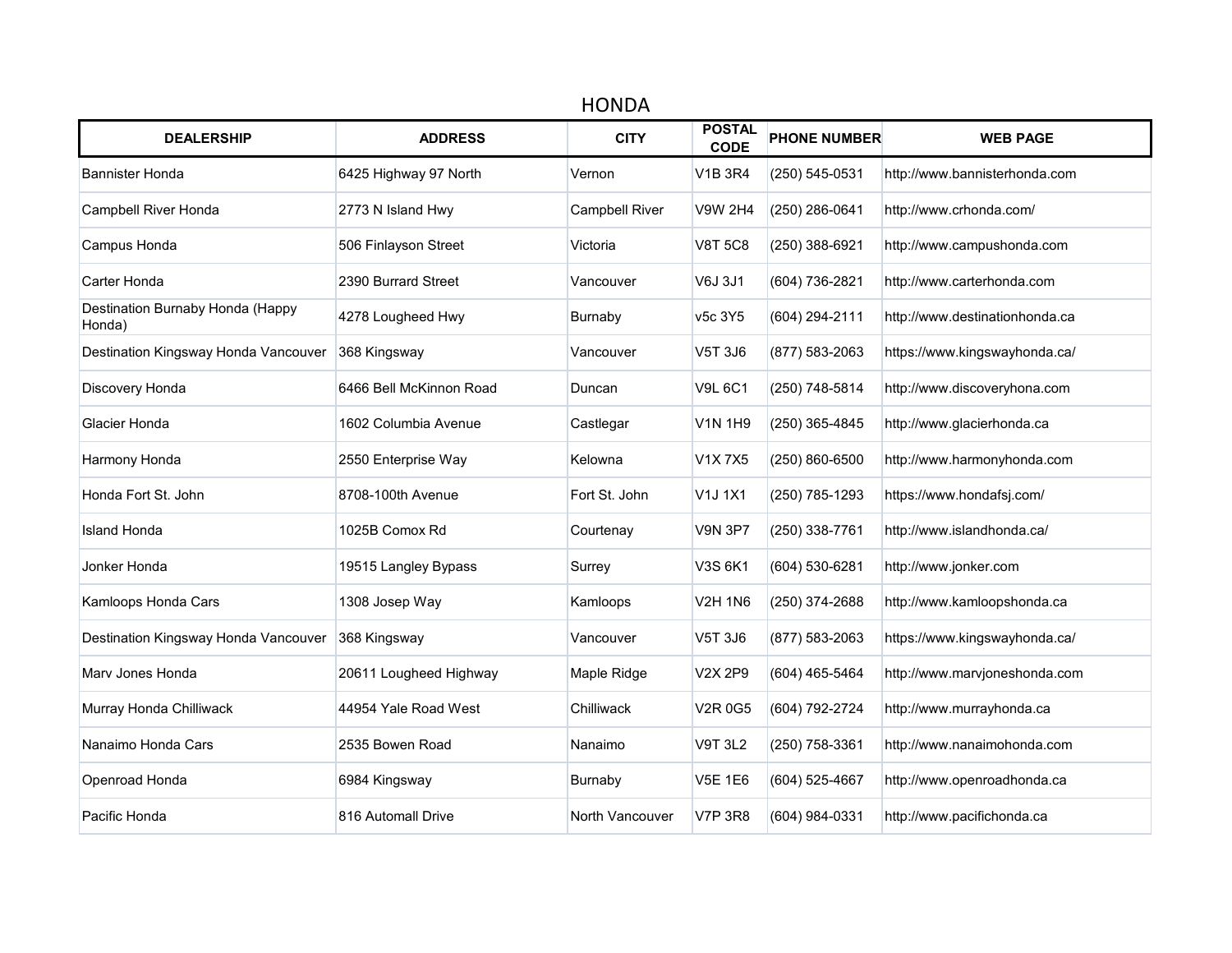| <b>HONDA</b> continued     |                        |                      |                              |                     |                                 |  |  |  |  |
|----------------------------|------------------------|----------------------|------------------------------|---------------------|---------------------------------|--|--|--|--|
| <b>DEALERSHIP</b>          | <b>ADDRESS</b>         | <b>CITY</b>          | <b>POSTAL</b><br><b>CODE</b> | <b>PHONE NUMBER</b> | <b>WEB PAGE</b>                 |  |  |  |  |
| Penticton Honda            | 510 Duncan Ave. West   | Penticton            | <b>V2A 7N1</b>               | (250) 492-0100      | http://www.pentictonhonda.com   |  |  |  |  |
| Ranchland Honda            | 550 11 Ave N           | <b>Williams Lake</b> | V2G 2M2                      | (250) 398-8279      | https://www.ranchlandhonda.com/ |  |  |  |  |
| Richmond Honda             | 13600 Smallwood Place  | Richmond             | <b>V6V 1W8</b>               | (604) 207-1888      | http://www.RichmondHonda.com    |  |  |  |  |
| Surrey Honda               | 15291 Fraser Highway   | Surrey               | V3R 3P3                      | (604) 583-7421      | http://www.surreyhonda.com      |  |  |  |  |
| Terrace Honda Sales        | 4534 Keith Ave         | Terrace              | V8G 1J8                      | (250) 638-8171      | http://www.terracehonda.ca      |  |  |  |  |
| The Honda Way - Abbotsford | 30360 Automall Drive   | Abbotsford           | <b>V2T5M1</b>                | (604) 857-1430      | http://www.hondaway.com         |  |  |  |  |
| Vancouver Honda            | 850 S. W. Marine Drive | Vancouver            | V6P 5Z1                      | $(604)$ 324-6666    | https://vancouverhonda.com/     |  |  |  |  |
| Westwood Honda             | 2400 Barnet Highway    | Port Moody           | V3H 1W3                      | (604) 461-0633      | http://www.westwoodhonda.com    |  |  |  |  |
| White Rock Honda           | 2466 King George Blvd  | Surrey               | <b>V4P 1H5</b>               | (604) 536-2111      | http://www.whiterockhonda.com   |  |  |  |  |
| Wood Wheaton Honda         | 2500 Range Road        | Prince George        | <b>V2N 0C3</b>               | (250) 562-9391      | http://www.woodwheatonhonda.ca  |  |  |  |  |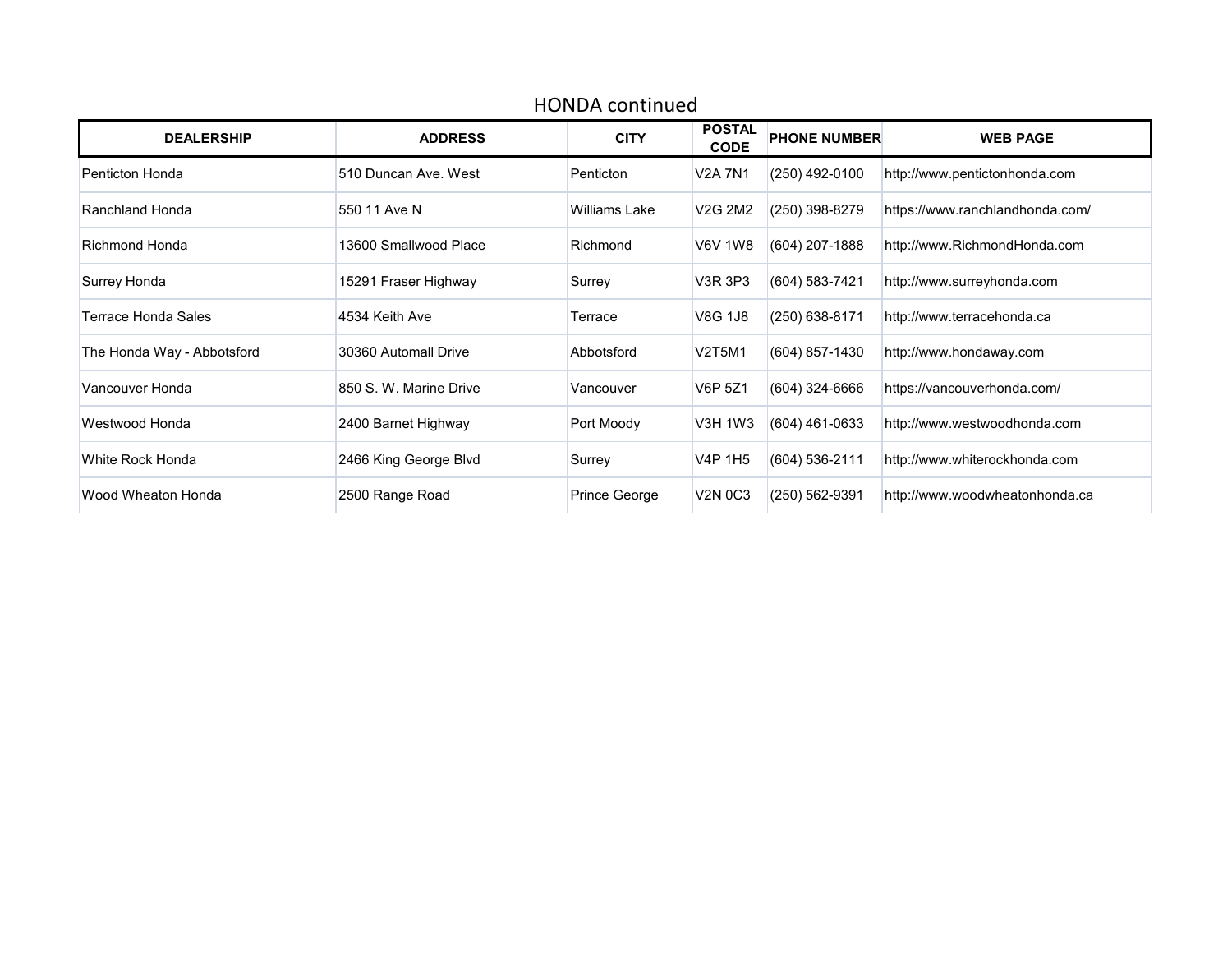|                                   |                             | <b>HYUNDAI</b>        |                                  |                     |                                    |
|-----------------------------------|-----------------------------|-----------------------|----------------------------------|---------------------|------------------------------------|
| <b>DEALERSHIP</b>                 | <b>ADDRESS</b>              | <b>CITY</b>           | <b>POSTAL</b><br><b>CODE</b>     | <b>PHONE NUMBER</b> | <b>WEB PAGE</b>                    |
| Abbotsford Hyundai                | 30250 Automall Drive        | Abbotsford            | <b>V2T 5M1</b>                   | (604) 857-2622      | www.abbotsfordhyundai.com          |
| Boundary Hyundai                  | 2395 Boundary Rd            | Vancouver             | <b>V5M 4W5</b>                   | (855) 944-5233      | https://www.boundaryhyundai.com/   |
| Campbell River Hyundai            | 1853 Meredith Road          | <b>Campbell River</b> | <b>V9W 7L8</b>                   | (250) 286-1001      | www.campbellriverhyundai.ca        |
| Castlegar Hyundai                 | 713 17 St                   | Castlegar             | V1N 4J4                          | (250) 365-5200      | http://www.castlegarhyundai.com/   |
| Cranbrook Hyundai                 | 1126 Cranbrook St N         | Cranbrook             | <b>V1C 3S5</b>                   | (250) 489-0903      | www.cranbrookhyundai.com           |
| Comox Valley Hyundai              | 250 Old Island Highway      | Courtenay             | <b>V9N 3P1</b>                   | (250) 334-2441      | https://www.comoxvalleyhyundai.com |
| Duncan Hyundai                    | 2801 Roberts Road           | Duncan                | <b>V9L 6W3</b>                   | (250) 746-0335      | www.duncanhyundai.ca               |
| Jim Pattison Hyundai - Coquitlam  | Unit B - 2385 Ottawa Street | Port Coquitlam        | <b>V3B 8A4</b>                   | (888) 854-1902      | www.jphyundaicoquitlam.com         |
| Jim Pattison Hyundai - Northshore | 855 Automall Drive          | North Vancouver       | <b>V7P 3R8</b>                   | (888) 634-2954      | www.jphyundainorthshore.com        |
| Jim Pattison Hyundai - Surrey     | 15365 Guildford Drive       | Surrey                | <b>V3R 0H9</b>                   | (888) 768-6885      | www.jphyundaisurrey.com            |
| Kamloops Hyundai                  | 948 Notre Dame Drive        | Kamloops              | V <sub>2</sub> C 6J <sub>2</sub> | (250) 851-9380      | www.kamloopshyundai.com            |
| Kelowna Hyundai                   | 3260 Hwy 97 N.              | Kelowna               | <b>V1X5C1</b>                    | (250) 491-9467      | www.kelownahyundai.com             |
| Langley Hyundai                   | 19459 Langley Bypass        | Surrey                | V3S 6K1                          | (604) 539-8549      | www.langleyhyundai.com             |
| Lougheed Hyundai                  | 1288 Lougheed Highway       | Coquitlam             | <b>V3K 6S4</b>                   | (604) 523-3009      | www.lougheedhyundai.com            |
| Maple Ridge Hyundai               | 23213 Lougheed Highway      | Maple Ridge           | <b>V2W 1C1</b>                   | (604) 467-3401      | www.mapleridgehyundai.com          |
| Mertin Hyundai                    | 45753 Yale Road             | Chilliwack            | <b>V2P 2N5</b>                   | (604) 702-1000      | www.mertinhyundai.com              |
| Murray Hyundai White Rock         | 3150 King George Boulevard  | Surrey                | <b>V4P 1A2</b>                   | (604) 538-7022      | www.whiterockhyundai.com           |
| Northland Hyundai                 | 2021 Hwy 16                 | Prince George         | <b>V2L 0A4</b>                   | (250) 564-6663      | www.northland-hyundai.ca           |
| OpenRoad Hyundai - Richmond       | 13171 Smallwood Place       | Richmond              | <b>V6V 1W8</b>                   | (604) 606-9033      | www.openroadhyundai.com            |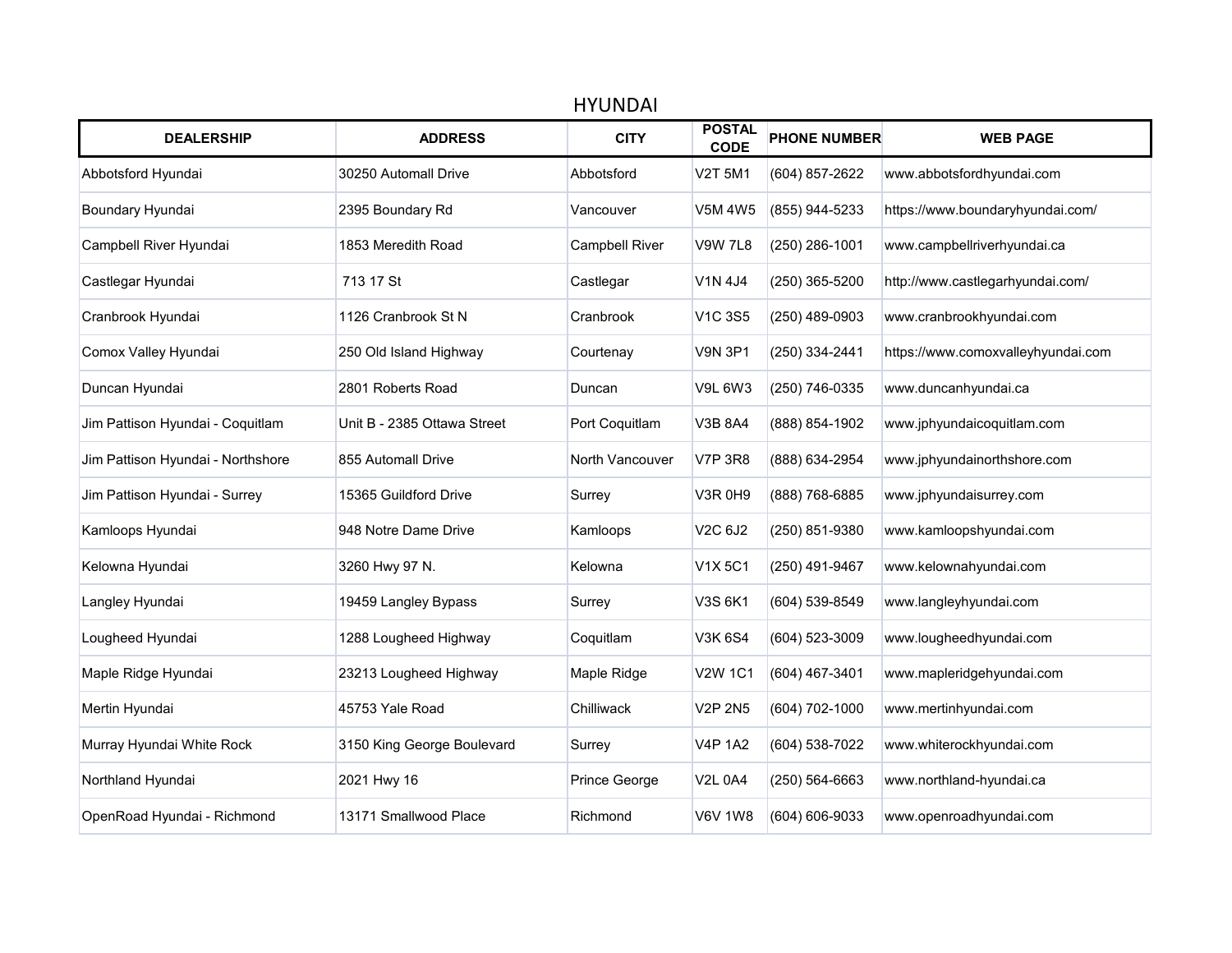## HYUNDAI continued

| <b>DEALERSHIP</b> | <b>ADDRESS</b>         | <b>CITY</b> | <b>POSTAL</b><br><b>CODE</b> | <b>PHONE NUMBER</b> | <b>WEB PAGE</b>                |
|-------------------|------------------------|-------------|------------------------------|---------------------|--------------------------------|
| Penticton Hyundai | 448 Duncan Avenue West | Penticton   | <b>V2A 7N1</b>               | $(866)$ 375-2602    | www.pentictonhyundai.com       |
| Vernon Hyundai    | 4608 - 27th Street     | Vernon      | V1T 4Y6                      | $(250)$ 275-4004    | www.vernonhyundai.com          |
| Victoria Hyundai  | 525 Gorge Road E.      | Victoria    | V8T 2W5                      | $(250)$ 995-2984    | www.victoriahyundai.ca         |
| Wheaton Hyundai   | 4123 Wellington Road   | Nanaimo     | V9T 2H2                      | (888)-418-1706      | https://www.wheatonhyundai.ca/ |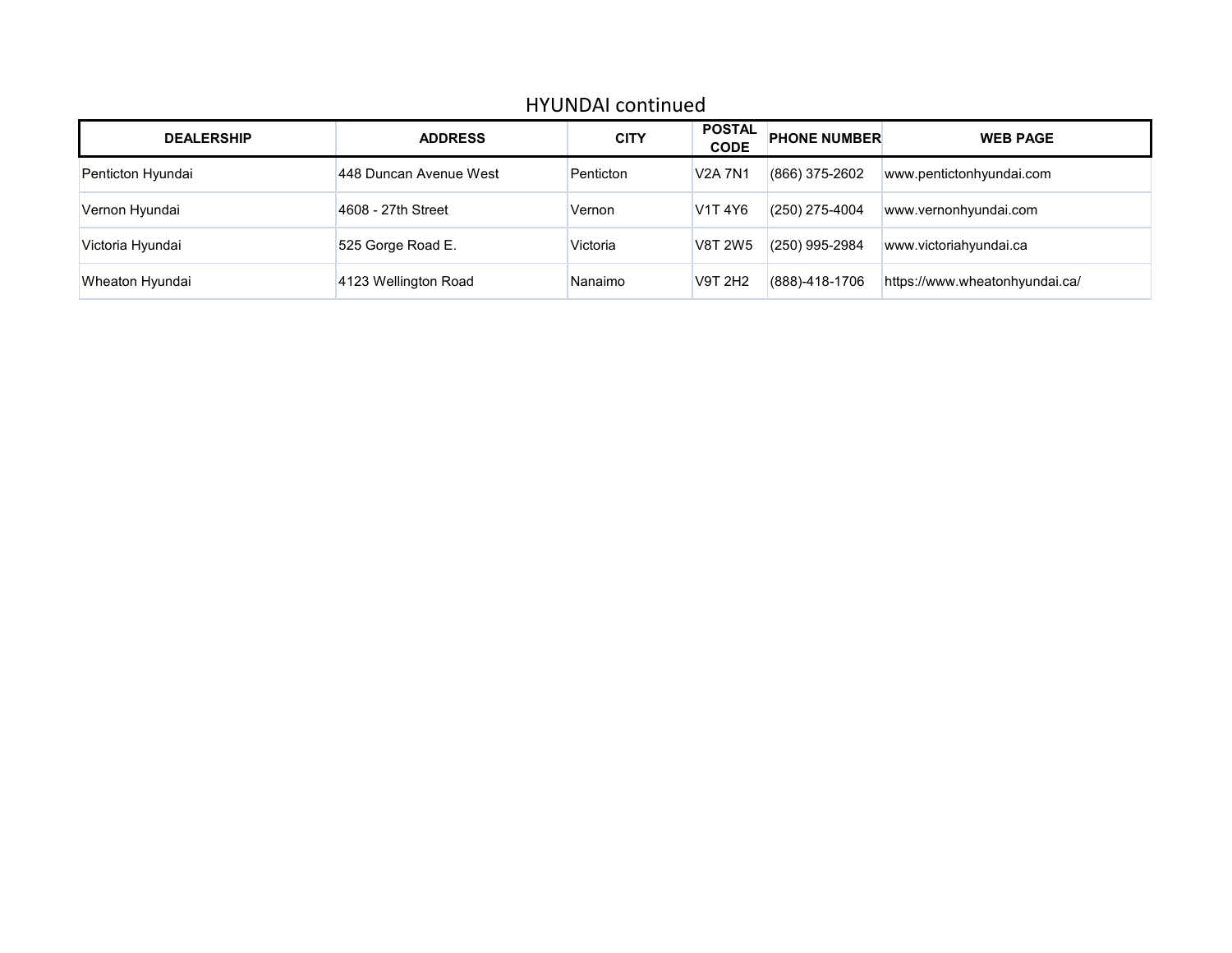| <b>DEALERSHIP</b>       | <b>ADDRESS</b>         | <b>CITY</b>         | <b>POSTAL</b><br><b>CODE</b> | <b>PHONE NUMBER</b> | <b>WEB PAGE</b>                     |
|-------------------------|------------------------|---------------------|------------------------------|---------------------|-------------------------------------|
| Applewood Kia - Langley | 19764 Langley ByPass   | Langley             | <b>V3A 7B1</b>               | (604) 533-7881      | www.applewoodkia.ca                 |
| Applewood Kia - Surrey  | 16299 Fraser Hwy       | Surrey              | <b>V4N 0G1</b>               | (604) 635-3010      | www.applewoodkia.ca                 |
| Castlegar Kia           | 1665 Columbia Avenue   | Castlegar           | <b>V1N 1J1</b>               | (250) 365-0321      | castlegarkia.com                    |
| Chilliwack Kia          | 45662 Yale Road        | Chilliwack          | <b>V2P 2N3</b>               | (604) 392-4542      | https://www.chilliwackkia.com/      |
| Courtenay Kia           | 1025A Comox Rd.        | Courtenay           | <b>V9N 3P7</b>               | (250) 334-9993      | https://www.courtenaykia.com/       |
| Cranbrook Kia           | 1101 Victoria Ave N    | Cranbrook           | <b>V1C 3Y6</b>               | (250) 426-3133      | http://www.cranbrookkia.com         |
| Downtown Kia            | 2430 Burrard Street    | Vancouver           | <b>V6J 5L3</b>               | $(604)$ 336-9050    | https://www.downtownkia.com/        |
| Kia Victoria            | 2620 Government Street | Victoria            | <b>V8T 4P8</b>               | (877) 522-9983      | https://www.kiavictoria.ca/         |
| Gustafson's Kia         | 1912 20th Avenue       | Prince George       | <b>V2L 4C1</b>               | (250) 563-7949      | www.gustafsons.ca                   |
| Harris Kia              | 2575 Bowen Road        | Nanaimo             | <b>V9T 3L4</b>               | (250) 751-1168      | www.harriskia.ca                    |
| Kamloops Kia            | 915-7th Street         | Kamloops            | <b>V2B 2W7</b>               | (250) 376-2992      | www.kamloopskia.com                 |
| Kia Vancouver           | 396 SW Marine Drive    | Vancouver           | <b>V5X 2R6</b>               | (604) 326-6868      | www.kiavancouver.com                |
| Kia West                | 1881 United Blvd.      | Coquitlam           | <b>V3K0B6</b>                | (604) 931-5425      | www.kiawest.com                     |
| Murray Kia Abbotsford   | 30325 Automall Drive   | Abbotsford          | <b>V2T 5M1</b>               | (604) 626-4542      | http://www.murraykiaabbotsford.com/ |
| North Shore Kia         | 725 Marine Drive       | North Vancouver     | <b>V7M 1H4</b>               | (604) 983-2378      | www.nskia.ca                        |
| Penticton Kia           | 550 Duncan Ave West    | Penticton           | <b>V2A 7N1</b>               | (250) 276-1200      | https://www.pentictonkia.com/       |
| <b>Richmond Kia</b>     | 5660 Minoru Boulevard  | Richmond            | <b>V6X 2A9</b>               | (604) 273-1800      | http://www.kiarichmond.com/         |
| Vernon Kia              | 6365 Highway 97        | Vernon              | <b>V1B 3R4</b>               | (250) 545-7281      | https://www.vernonkia.ca/           |
| West Coast Kia          | 19950 Lougheed Hwy.    | <b>Pitt Meadows</b> | V3Y 2S9                      | (604) 460-9111      | www.westcoastautogroup.com          |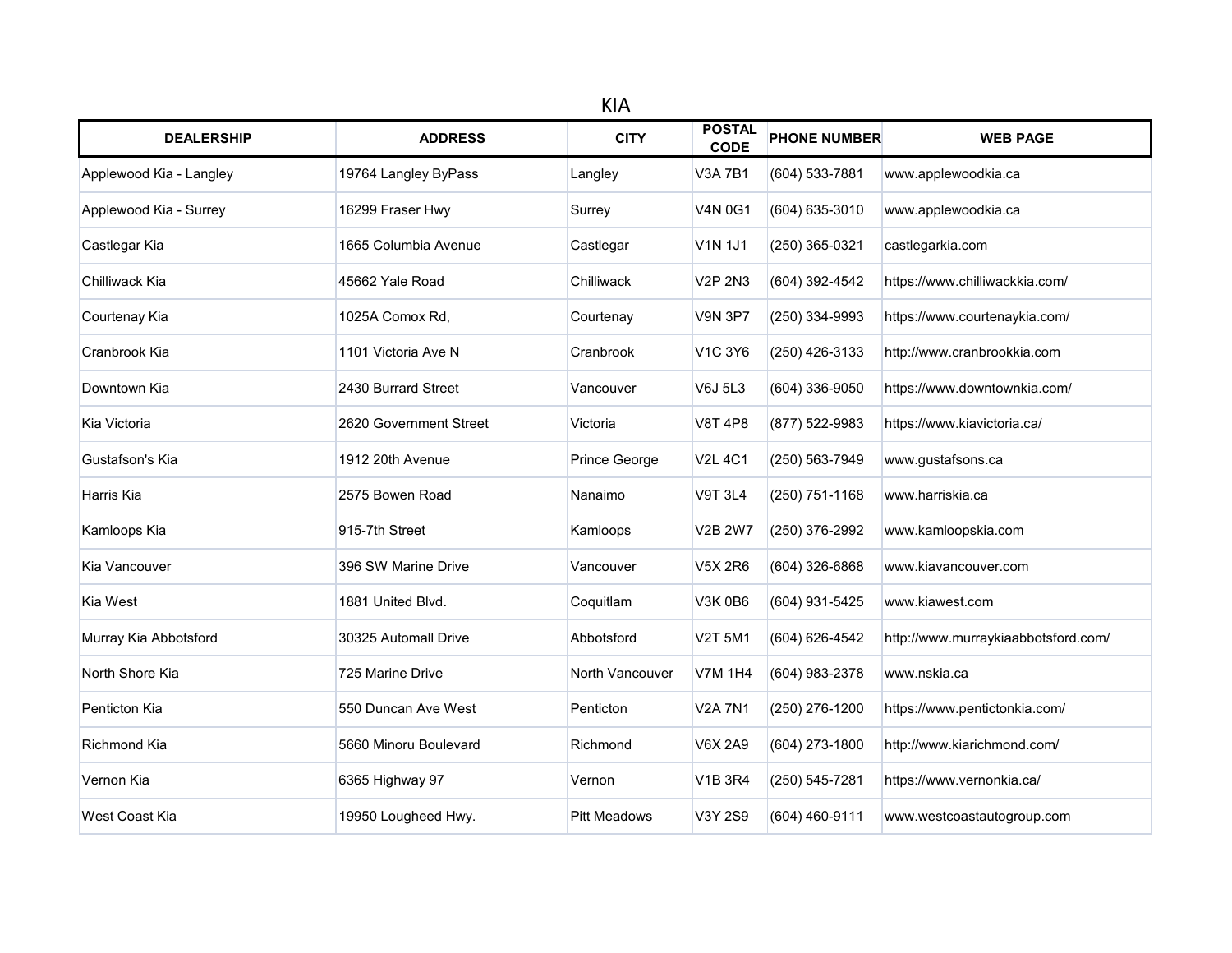| <b>MAZDA</b>                       |                              |                       |                              |                     |                                 |  |  |
|------------------------------------|------------------------------|-----------------------|------------------------------|---------------------|---------------------------------|--|--|
| <b>DEALERSHIP</b>                  | <b>ADDRESS</b>               | <b>CITY</b>           | <b>POSTAL</b><br><b>CODE</b> | <b>PHONE NUMBER</b> | <b>WEB PAGE</b>                 |  |  |
| August Mazda                       | 2560 Enterprise Way          | Kelowna               | V1X7X5                       | (250) 762-2068      | https://www.augustmazda.com/    |  |  |
| Courtenay Mazda                    | 475 Silverdale Crescent      | Courtenay             | <b>V9N 4B4</b>               | (250) 338-5777      | http://www.courtenaymazda.com   |  |  |
| <b>Destination Mazda Vancouver</b> | 1595 Boundary Road           | Vancouver             | <b>V5K 5C4</b>               | (604) 294-4299      | http://newmazda.ca              |  |  |
| Freeway Mazda                      | 15420 - 104th Ave            | Surrey                | <b>V3R 1N8</b>               | (604) 583-7121      | http://www.freewaymazda.ca      |  |  |
| Harris Mazda                       | 2525 Bowen Road              | Nanaimo               | <b>V9T 3L2</b>               | (250) 758-9125      | http://www.harrismazda.ca       |  |  |
| <b>Island Owl Mazda</b>            | 2280 Island Hwy              | <b>Campbell River</b> | <b>V9W 2G8</b>               | (250) 914-0047      | http://www.islandowlmazda.com   |  |  |
| Kamloops Mazda                     | 2595 E. Trans Canada Highway | Kamloops              | <b>V2C 4A9</b>               | (250) 828-1777      | https://www.kamloopsmazda.com/  |  |  |
| Metrotown Mazda                    | 5775 Kingsway                | Burnaby               | <b>V5H 2G7</b>               | (604) 433-7779      | http://www.metrotownmazda.com   |  |  |
| Midway Mazda                       | #6-3050 King George Blvd.    | Surrey                | <b>V4P 1A2</b>               | (604) 538-5388      | https://www.midwaymazda.com/    |  |  |
| Morrey Mazda of the NorthShore     | 818 Automall Drive           | North Vancouver       | <b>V7P 3R8</b>               | (604) 984-9211      | https://www.morreymazda.com/en  |  |  |
| Murray Mazda Chilliwack            | 45018 Yale Road West         | Chilliwack            | V <sub>2</sub> R 0G5         | (604) 795-3700      | http://www.murraymazda.ca       |  |  |
| OpenRoad Mazda - Port Moody        | 3170 St. Johns Street        | Port Moody            | <b>V3H 2C7</b>               | (604) 461-9111      | https://openroadmazda.ca/       |  |  |
| Pacific Mazda                      | 1060 Yates Street            | Victoria              | <b>V8V 3M6</b>               | (250) 385-1451      | http://www.mazdavictoria.com    |  |  |
| Signature Mazda                    | 13800 Smallwood Place        | Richmond              | <b>V6V 2C2</b>               | (604) 278-3185      | http://www.signaturemazda.com   |  |  |
| V.I.P. Mazda                       | 30270 Automall Drive         | Abbotsford            | <b>V2T 5M1</b>               | (604) 857-1600      | http://www.vipmazda.com         |  |  |
| West Coast Mazda                   | 20000 Lougheed Hwy           | <b>Pitt Meadows</b>   | V3Y 2S9                      | (604) 465-9111      | https://www.westcoastmazda.com/ |  |  |
| Wolfe's Langley Mazda              | 19265 Langley Bypass         | Surrey                | V3S 6K1                      | (604) 534-0181      | http://www.wolfesauto.com       |  |  |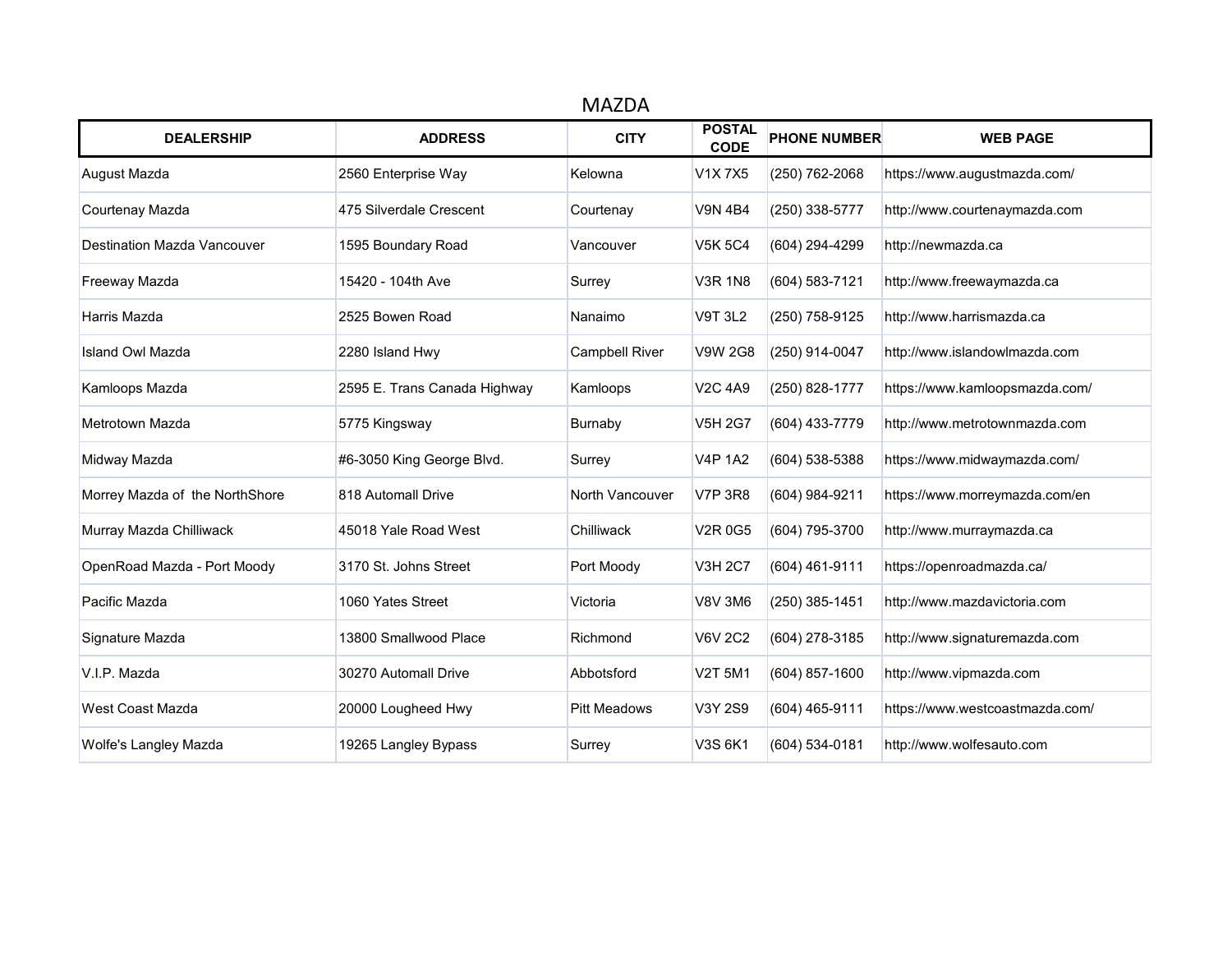| <b>DEALERSHIP</b>                   | <b>ADDRESS</b>          | <b>CITY</b> | <b>POSTAL</b><br><b>CODE</b> | <b>PHONE NUMBER</b> | <b>WEB PAGE</b>               |
|-------------------------------------|-------------------------|-------------|------------------------------|---------------------|-------------------------------|
| BMW Langley / Mini Langley          | 6025 Collection Drive   | Langley     | V3A 0C2                      | (604) 533-0269      | https://www.minilangley.ca    |
| BMW Nanaimo / MINI Nanaimo          | 2470 Kenworth Road      | Nanaimo     | V9T 3Y3                      | (250) 585-6959      | https://www.bmwnanaimo.ca     |
| <b>BMW Victoria / MINI Victoria</b> | 95 Esquimalt Road       | Victoria    | <b>V9A 3K8</b>               | (250) 995-9250      | https://www.bmwvictoria.ca    |
| Kelowna BMW / Mini Kelowna          | 2530 Enterprise Way     | Kelowna     | V1X7X5                       | (250) 860-1269      | https://www.minikelowna.ca    |
| MINI Vancouver                      | 1039 Hamilton Street    | Vancouver   | <b>V6B 2W9</b>               | (604) 899-6464      | https://www.minivancouver.ca/ |
| Mini Richmond                       | 338 - 10700 Cambie Road | Richmond    | <b>V6X 1K8</b>               | (604) 233-0700      | https://www.minirichmond.ca   |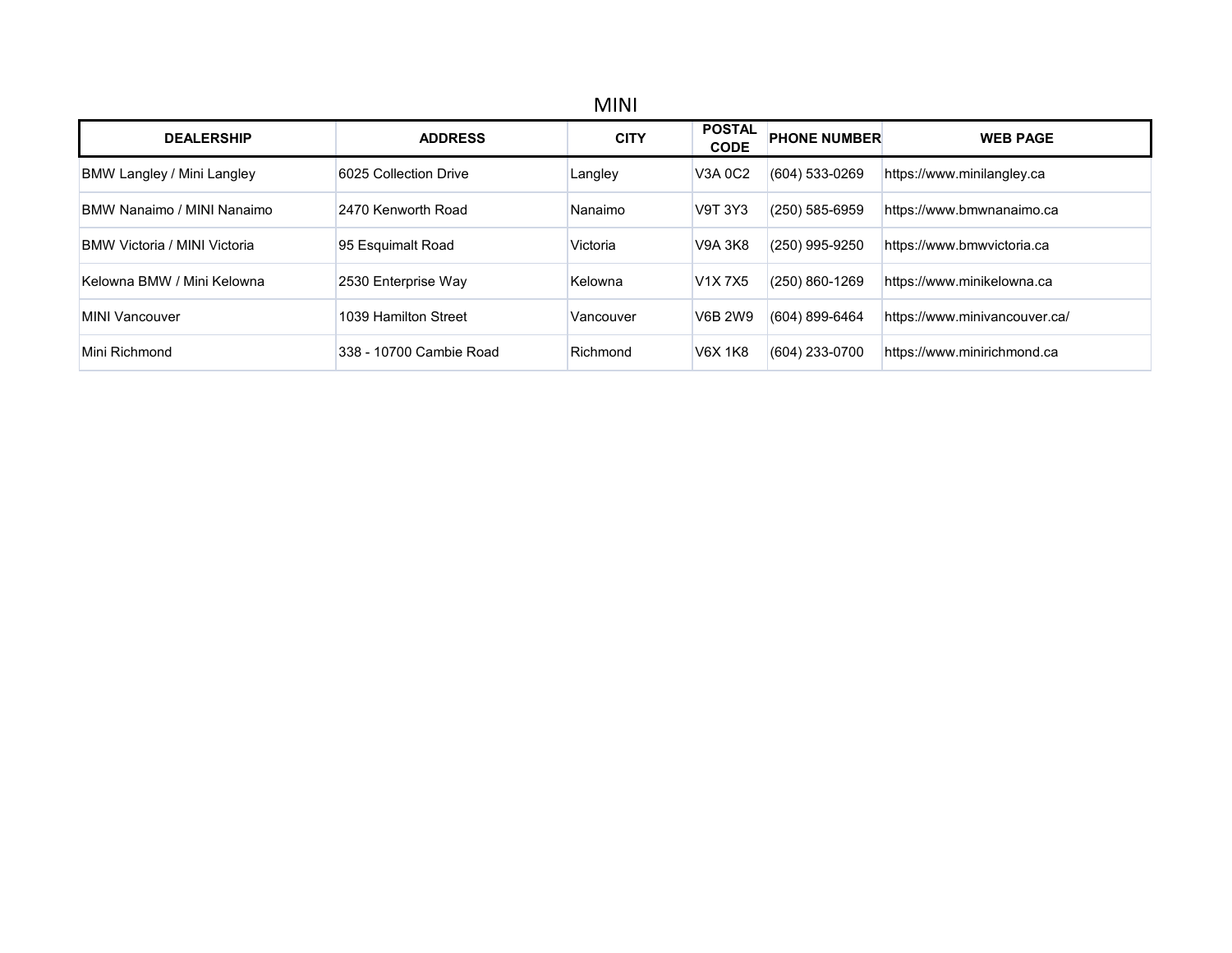| <b>MITSUBISHI</b>         |                       |                 |                                  |                     |                                      |  |  |
|---------------------------|-----------------------|-----------------|----------------------------------|---------------------|--------------------------------------|--|--|
| <b>DEALERSHIP</b>         | <b>ADDRESS</b>        | <b>CITY</b>     | <b>POSTAL</b><br><b>CODE</b>     | <b>PHONE NUMBER</b> | <b>WEB PAGE</b>                      |  |  |
| Applewood Mitsubishi      | 13340 Smallwood Place | Richmond        | <b>V6V 1W8</b>                   | (855) 829-7644      | https://www.applewoodmitsubishi.ca/  |  |  |
| Chilliwack Mitsubishi     | 45510 Yale Rd West    | Chilliwack      | V <sub>2</sub> P 2M <sub>9</sub> | (604) 793-0600      | https://www.chilliwackmitsubishi.ca/ |  |  |
| Cranbrook Mitsubishi      | 941 Victoria Ave N    | Cranbrook       | <b>V1C 0B2</b>                   | 250 489-8030        | www.cranbrookmitsubishi.ca           |  |  |
| Metrotown Mitsubishi      | 5965 Kingsway         | Burnaby         | V5J 1H1                          | (604) 434-2488      | www.metrotownmitsubishi.ca           |  |  |
| Nanaimo Mitsubishi        | 2595 Bowen Road       | Nanaimo         | <b>V9T 3L4</b>                   | (250) 758-5000      | https://www.nanaimomitsubishi.ca/    |  |  |
| North Shore Mitsubishi    | 1695 Marine Drive     | North Vancouver | <b>V7P 1V1</b>                   | (604) 624-0640      | https://www.northshoremitsubishi.ca/ |  |  |
| Surrey Mitsubishi         | 13820 - 104 Avenue    | Surrey          | V3T 1W9                          | (604) 498-2888      | http://surreymitsubishi.com          |  |  |
| <b>Tricity Mitsubishi</b> | 2060 Oxford Connector | Port Coquitlam  | <b>V3C 0A4</b>                   | (604) 474-4340      | https://www.tricitymits.com/         |  |  |
| Valley Mitsubishi         | 2350 Enterprise Way   | Kelowna         | <b>V1X4H7</b>                    | (250) 860-6300      | www.valleymitsubishi.ca              |  |  |
| Vancouver Mitsubishi      | 1885 Clark Drive      | Vancouver       | <b>V5N 3G5</b>                   | (604) 249-3888      | https://vancouvermitsubishi.com/en/  |  |  |
| Victoria Mitsubishi       | 3342 Oak Street       | Victoria        | <b>V8X 1R1</b>                   | (250) 220-8100      | www.victoriamitsubishi.com           |  |  |
| Wolfe Mitsubishi          | 19265 Langley Bypass  | Surrey          | V3S 8V9                          | (604) 575-0275      | www.langleymitsubishi.com            |  |  |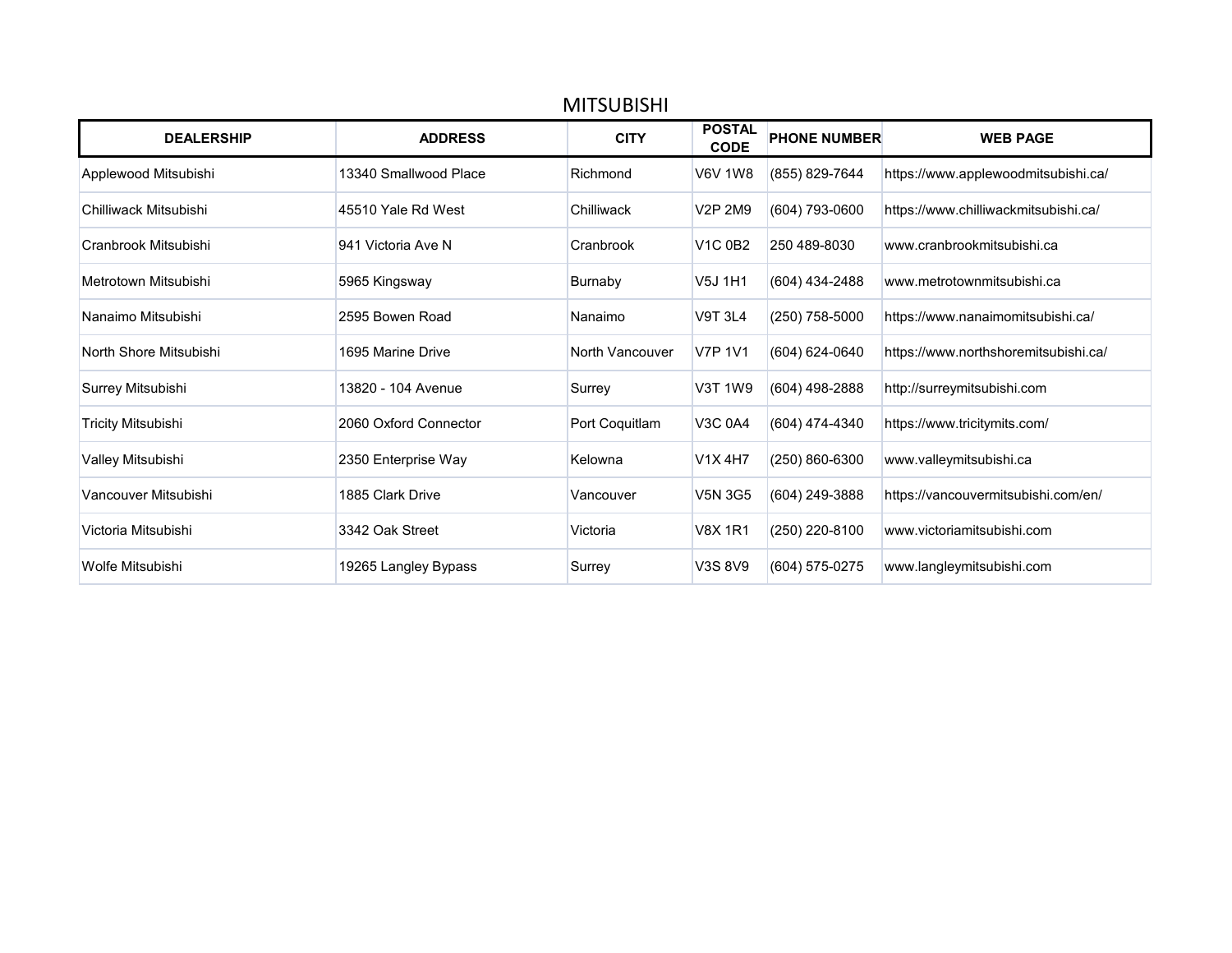|                            | <b>NISSAN</b>               |                       |                              |                     |                                   |  |  |  |
|----------------------------|-----------------------------|-----------------------|------------------------------|---------------------|-----------------------------------|--|--|--|
| <b>DEALERSHIP</b>          | <b>ADDRESS</b>              | <b>CITY</b>           | <b>POSTAL</b><br><b>CODE</b> | <b>PHONE NUMBER</b> | <b>WEB PAGE</b>                   |  |  |  |
| Abbotsford Nissan          | 30180 Automall Drive        | Abbotsford            | V2T 5M1                      | (604) 857-7755      | www.abbotsfordnissan.com          |  |  |  |
| Applewood Nissan Langley   | 19820 Fraser Hwy            | Langley               | V3A 4C9                      | (604) 546-2155      | www.applewoodnissanlangley.ca     |  |  |  |
| Applewood Nissan Surry     | 15257 Fraser Hwy            | Surrey                | <b>V3R 3P3</b>               | (604) 589-8999      | www.applewood.ca                  |  |  |  |
| Applewood Nissan Richmond  | 13220 Smallwood Place       | Richmond              | <b>V6V 1W8</b>               | (604) 273-1661      | www.applewoodnissanrichmond.ca/   |  |  |  |
| Campus Nissan              | 3361 Oak Street             | Victoria              | <b>V8X 1R2</b>               | (250) 475-2227      | www.campusnissan.com              |  |  |  |
| Courtenay Nissan           | 535 Silverdale Crescent     | Courtenay             | <b>V9N 4B4</b>               | (250) 338-1988      | https://www.courtenaynissan.com/  |  |  |  |
| Jonker Nissan              | 19505 Langley Bypass        | Surrey                | V3S 6K1                      | (604) 449-4760      | www.jonkernissan.com              |  |  |  |
| Kelowna Infiniti Nissan    | 2570 Enterprise Way         | Kelowna               | V1X7X5                       | (250) 712-0404      | www.kelownainfinitinissancom      |  |  |  |
| King George Nissan         | 14948 32nd Avenue Diversion | Surrey                | <b>V4P 3R5</b>               | (604) 536-3644      | www.kinggeorgenissan.com          |  |  |  |
| <b>Mertin Nissan</b>       | 8287 Yound Road             | Chilliwack            | <b>V2P 4N8</b>               | (604) 792-8218      | www.mertinnissan.com              |  |  |  |
| Morrey Nissan of Burnaby   | 4450 Still Creek Drive      | Burnaby               | <b>V5C 6C6</b>               | (604) 291-7261      | www.morreyauto.com                |  |  |  |
| Morrey Nissan of Coquitlam | 2710 Lougheed Hwy           | Port Coquitlam        | V3B 6P2                      | (604) 464-9291      | www.morreyautogroup.com           |  |  |  |
| Nissan of Duncan           | 439 Trans-Canada Hwy        | Duncan                | <b>V9L 3R7</b>               | (250) 597-8400      | www.nissanofduncan.com            |  |  |  |
| Nissan of Nanaimo          | 3612 Island Highway North   | Nanaimo               | <b>V9T 1W2</b>               | (250) 756-1515      | www.newcastlenissan.com           |  |  |  |
| North Island Nissan        | 2700 N Island Hwy           | <b>Campbell River</b> | <b>V9W 2H5</b>               | (250) 287-7272      | https://www.northislandnissan.ca/ |  |  |  |
| North Vancouver Nissan     | 819 Automall Drive          | North Vancouver       | <b>V7P 3R8</b>               | (604) 985-9311      | www.northvancouvernissan.ca       |  |  |  |
| Northland Nissan           | 2649 Queensway Street       | Prince George         | <b>V2L 1N3</b>               | (250) 561-8797      | www.northlandnissan.com           |  |  |  |
| Penticton Nissan           | 151 Satikw Cres             | Penticton             | V2A 6J7                      | (778) 646-3000      | www.pentictonnissan.com           |  |  |  |
| <b>River City Nissan</b>   | 2405 East Trans Canada Hwy  | Kamloops              | <b>V2C 4A9</b>               | (250) 377-3800      | www.rivercitynissan.com           |  |  |  |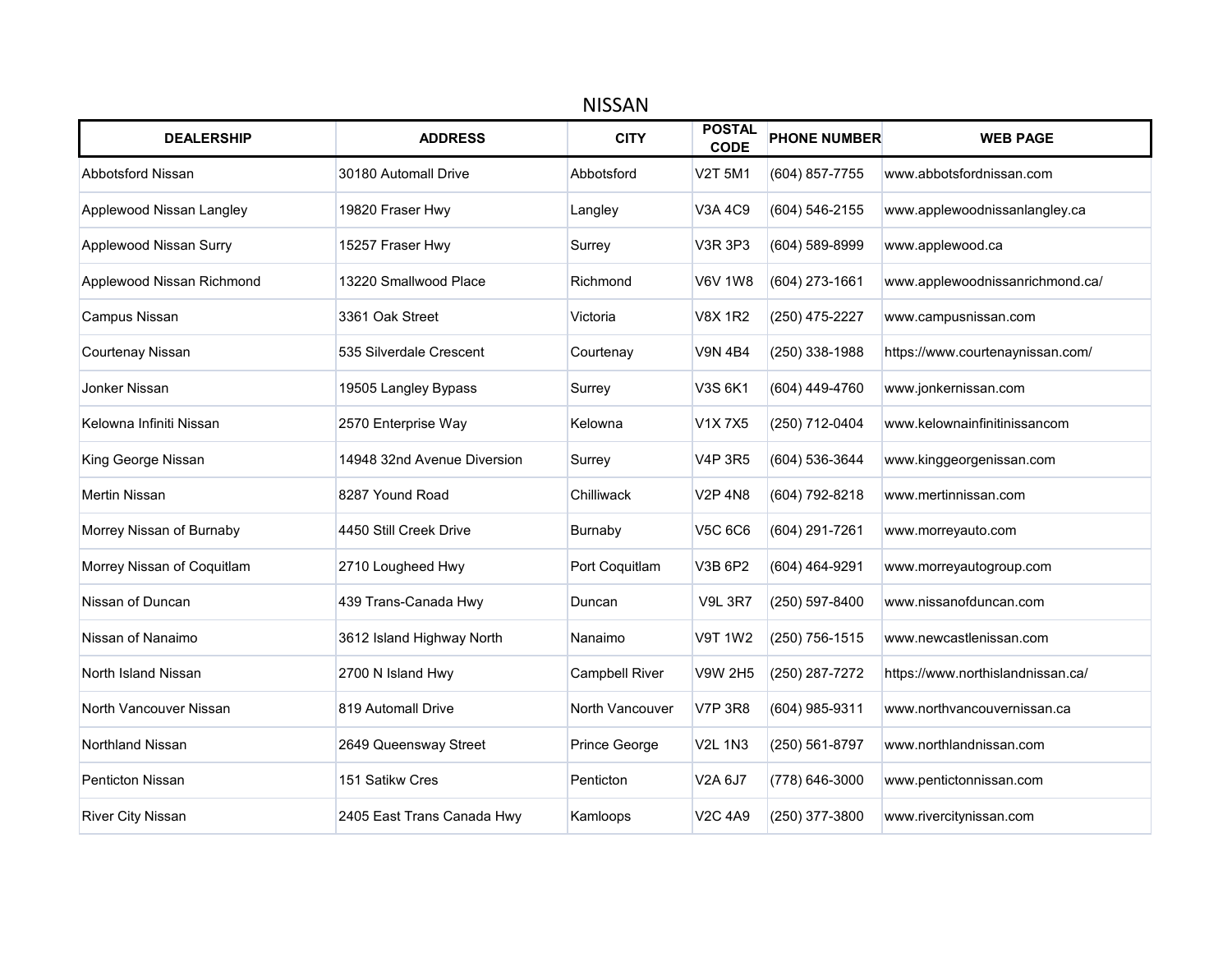#### NISSAN continued

| <b>DEALERSHIP</b> | <b>ADDRESS</b>              | <b>CITY</b>         | <b>POSTAL</b><br><b>CODE</b>          | <b>PHONE NUMBER</b> | <b>WEB PAGE</b>                 |
|-------------------|-----------------------------|---------------------|---------------------------------------|---------------------|---------------------------------|
| Southside Nissan  | 290 S.W. Marine Drive       | Vancouver           | <b>V5X 2R5</b>                        | (604) 324-4644      | www.southsidenissan.ca          |
| Sun Valley Nissan | 2024 Cranbrook Street North | Cranbrook           | <b>V<sub>1</sub>C</b> 3T <sub>1</sub> | $(250)$ 426-6661    | http://www.sunvalleynissan.com/ |
| Vernon Nissan     | 6417 Highway 97 N.          | Vernon              | <b>V<sub>1</sub>B</b> 3R4             | $(250) 542 - 0371$  | www.vernonnissan.com            |
| West Coast Nissan | 19625 Lougheed Hwy          | <b>Pitt Meadows</b> | V3Y 1Z2                               | $(604)$ 460-1333    | www.westcoastautogroup.com      |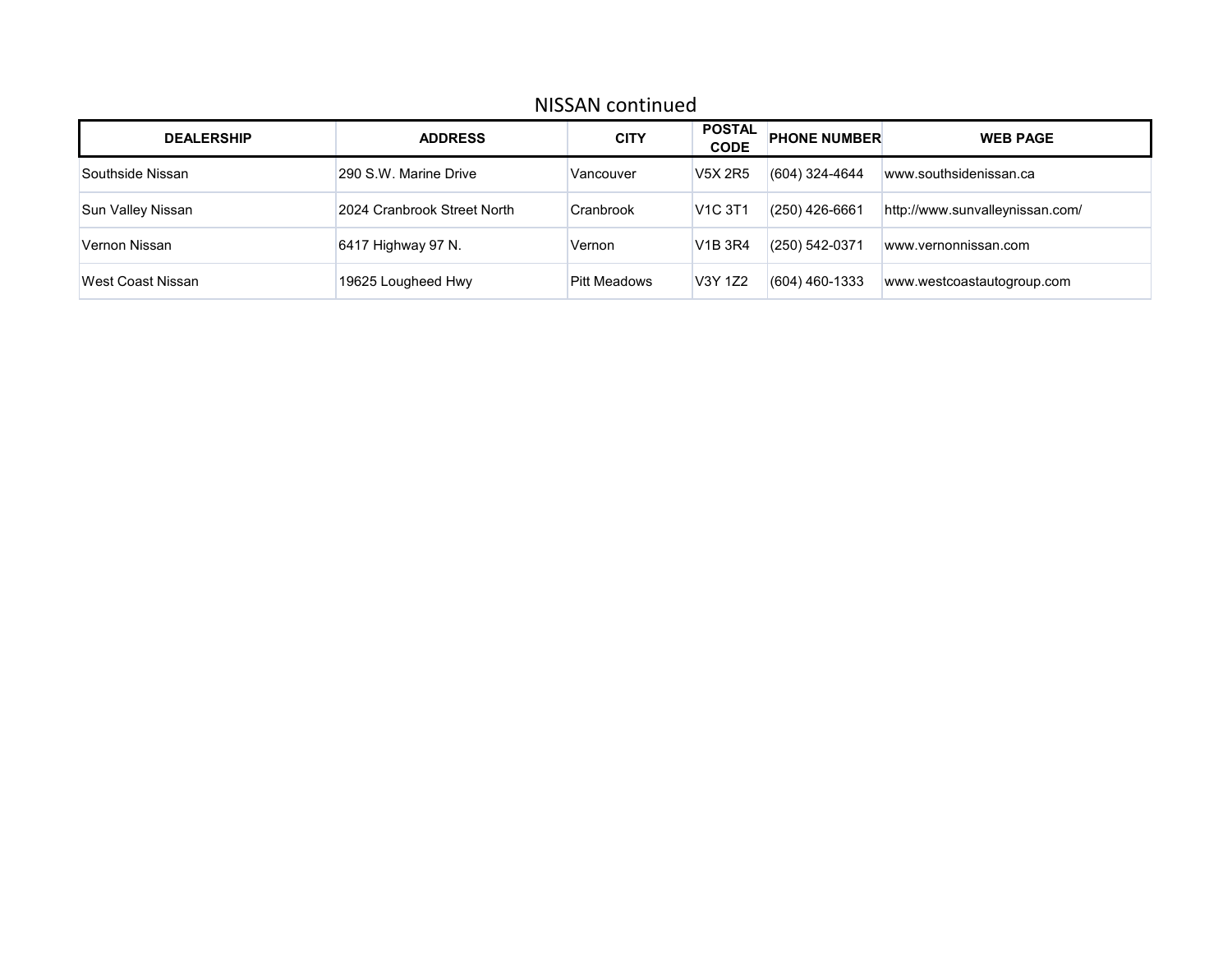## POLESTAR

| <b>DEALERSHIP</b>       | <b>ADDRESS</b>                     | <b>CITY</b> | <b>POSTAL</b><br><b>CODE</b> | <b>PHONE NUMBER</b> | <b>WEB PAGE</b>                                     |
|-------------------------|------------------------------------|-------------|------------------------------|---------------------|-----------------------------------------------------|
| Polestar Cars Vancouver | ⊺Unit 1028 - 2002 Park Roval South | Vancouver   | <b>V7T 1A1</b>               | $(604)$ 558-3513    | https://www.polestar.com/en-<br>ca/spaces/vancouver |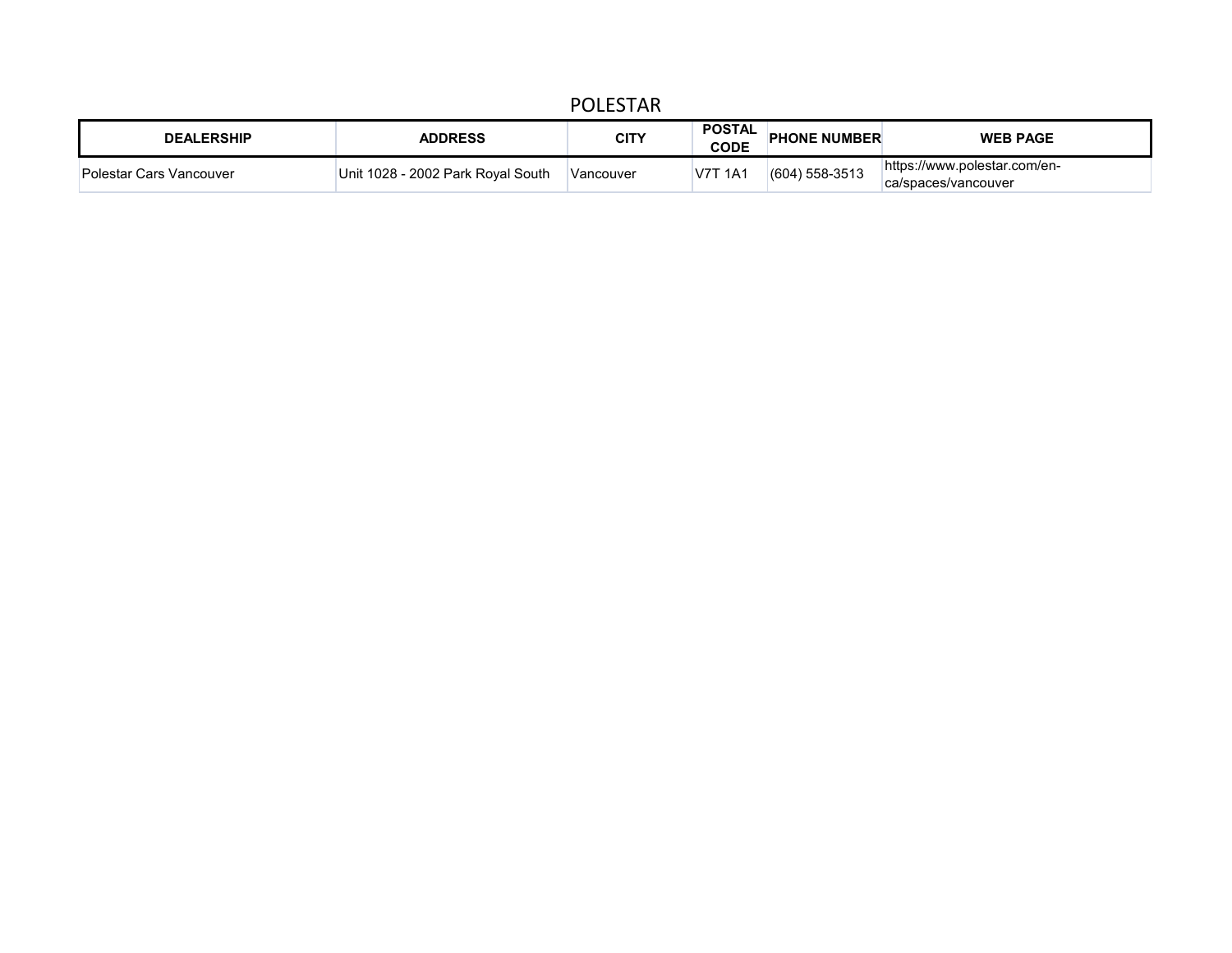| <b>DEALERSHIP</b>              | <b>ADDRESS</b>              | <b>CITY</b>          | <b>POSTAL</b><br><b>CODE</b> | <b>PHONE NUMBER</b> | <b>WEB PAGE</b>                      |
|--------------------------------|-----------------------------|----------------------|------------------------------|---------------------|--------------------------------------|
| <b>Hilltop Subaru</b>          | 4407 27th Street            | Vernon               | V1T 4Y5                      | (250) 542-2324      | http://www.hilltopsubaru.com         |
| <b>Integrity Subaru</b>        | 8090 Old Waneta Road        | Trail                | <b>V1R4X1</b>                | (250) 364-9988      | https://www.integritysubaru.ca/      |
| Jim Pattison Subaru Coquitlam  | Unit C - 2385 Ottawa Street | Port Coquitlam       | <b>V3B 8A4</b>               | (604) 942-8500      | http://www.jpsubarucoquitlam.com     |
| Jim Pattison Subaru Northshore | 809 Automall Drive          | North Vancouver      | <b>V7P 3R8</b>               | (604) 980-2464      | http://www.jpsubarunorthshore.com    |
| Jim Pattison Subaru Victoria   | 1784 Island Hwy             | Victoria             | <b>V9B 1H8</b>               | (250) 474-2211      | http://www.jpsubaruvictoria.com/     |
| Kelowna Subaru                 | 2759 Highway 97 North       | Kelowna              | V1X4J8                       | (250) 861-6163      | https://www.kelownasubaru.com/       |
| OpenRoad Subaru Boundary       | 1325 Boundary Road          | Vancouver            | <b>V5K4T9</b>                | (778) 945-3030      | https://openroadsubaruboundary.ca/   |
| <b>Richmond Subaru</b>         | 3511 No. 3 Road             | Richmond             | <b>V6X 2B8</b>               | (604) 273-0333      | http://www.richmondsubaru.com        |
| Subaru of Cranbrook            | 2032 Cranbrook Street North | Cranbrook            | <b>V1C 3T1</b>               | (250) 489-4325      | http://www.subaruofcranbrook.com/    |
| Subaru of Nanaimo              | 2476 Kenworth Road          | Nanaimo              | <b>V9T 3Y3</b>               | (250) 585-3052      | http://www.subarunanaimo.com         |
| Subaru of Penticton            | 990 West Eckhardt Avenue    | Penticton            | <b>V2A 2C1</b>               | (250) 770-2002      | http://www.subaruofpenticton.com     |
| Subaru of Prince George        | 105 Brunswick Street        | <b>Prince George</b> | <b>V2L 2B2</b>               | (250) 564-3300      | https://www.subaruofprincegeorge.com |
| <b>Thornhill Subaru</b>        | 3026 Highway 16 East        | Terrace              | <b>V8G 3N5</b>               | (250) 635-7286      | https://www.thornhillsubaru.com/     |
| <b>Wolfe Subaru</b>            | 19372 Langley ByPass        | Surrey               | <b>V3S 7R2</b>               | (604) 534-2660      | https://www.langleysubaru.com/       |

## SUBARU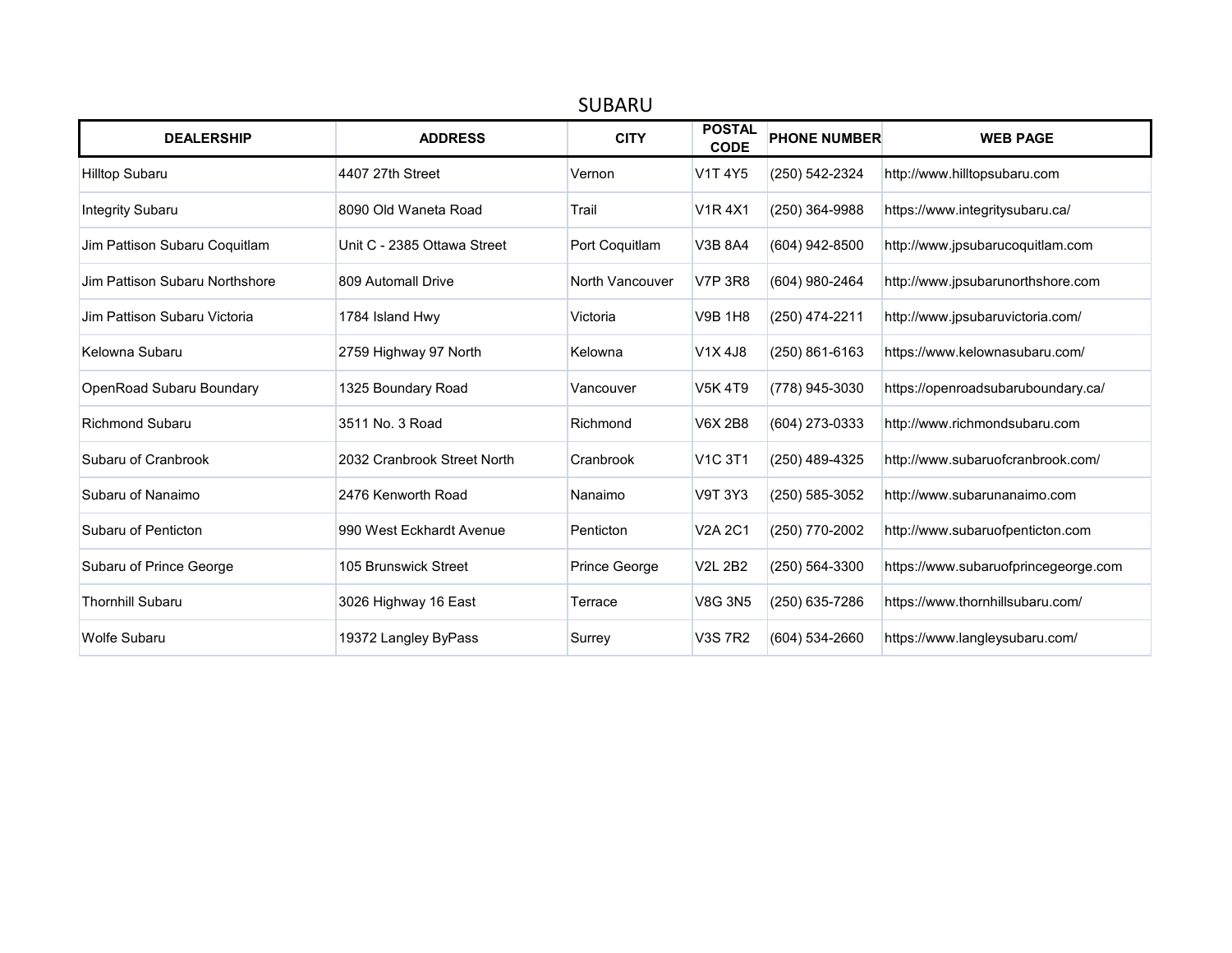| <b>TOYOTA</b>                                     |                                         |                      |                              |                     |                                      |  |  |  |
|---------------------------------------------------|-----------------------------------------|----------------------|------------------------------|---------------------|--------------------------------------|--|--|--|
| <b>DEALERSHIP</b>                                 | <b>ADDRESS</b>                          | <b>CITY</b>          | <b>POSTAL</b><br><b>CODE</b> | <b>PHONE NUMBER</b> | <b>WEB PAGE</b>                      |  |  |  |
| Alberni Toyota                                    | 2555 Port Alberni Hwy                   | Port Alberni         | V9Y 8P2                      | (250) 723-9448      | www.albernitoyota.com                |  |  |  |
| Alpine Toyota                                     | 1924 Cranbrook Street N                 | Cranbrook            | <b>V1C 3T1</b>               | (250) 489-4010      | www.alpinetoyota.com                 |  |  |  |
| Castlegar Toyota                                  | 1530 Columbia Avenue                    | Castlegar            | <b>V1N 1H9</b>               | (250) 365-7241      | www.castlegartoyota.com              |  |  |  |
| Comox Valley Toyota (formerly Rice<br>Automotive) | 445 Crown Isle Blvd                     | Courtenay            | V9N 9W1                      | (250) 338-6761      | www.comoxvalleytoyota.com/en-CA/home |  |  |  |
| <b>Destination Toyota Burnaby</b>                 | 4451 Still Creek Drive                  | Burnaby              | V5C 6G9                      | (604) 291-8122      | www.destinationauto.ca               |  |  |  |
| Glacier Toyota                                    | Box 3220, 3187 Tatlow Road              | <b>Smithers</b>      | <b>V0J 2N0</b>               | (250) 847-9302      | www.glaciertoyota.ca                 |  |  |  |
| Granville Toyota                                  | 8265 Fraser Street                      | Vancouver            | V5X 3X9                      | (604) 263-2711      | www.granvilletoyota.com              |  |  |  |
| <b>Heartland Toyota</b>                           | 106 N. Broadway Avenue                  | <b>Williams Lake</b> | <b>V2G 2X7</b>               | (250) 392-4114      | www.heartlandtoyota.ca               |  |  |  |
| Hilltop Toyota                                    | Box 1511 - 2380 Trans Canada<br>Highway | Salmon Arm           | <b>V1E 4P6</b>               | (250) 832-9433      | www.hilltoptoyota.net                |  |  |  |
| Jim Pattison Toyota - Downtown                    | 1395 West Broadway                      | Vancouver            | V6H 1G9                      | (604) 682-8881      | https://www.jptoyota-downtown.com/   |  |  |  |
| Jim Pattison Toyota - Northshore                  | 849 Automall Drive                      | North Vancouver      | <b>V7P 3R8</b>               | (604) 985-0591      | http://www.jptoyota-northshore.com   |  |  |  |
| Jim Pattison Toyota - Surrey                      | 15389 Guildford Drive                   | Surrey               | <b>V3R 0H9</b>               | (604) 495-4100      | http://www.jptoyota-surrey.com       |  |  |  |
| Jim Pattison Toyota Duncan                        | 6529 Trans Canada Highway               | Duncan               | <b>V9L 6C2</b>               | (250) 746-5111      | https://www.jptoyota-duncan.com/     |  |  |  |
| Jim Pattison Toyota Victoria                      | 3050 Douglas Street                     | Victoria             | <b>V8T 4N4</b>               | (250) 386-3516      | https://www.jptoyotavictoria.com/    |  |  |  |
| Kelowna Toyota                                    | 1200 Leathead Road                      | Kelowna              | V1X 2K4                      | (250) 491-2475      | www.kelownatoyota.com                |  |  |  |
| Langley Toyotatown                                | 20622 Langley ByPass                    | Langley              | V3A 6K8                      | (604) 530-3156      | www.langleytoyotatown.com            |  |  |  |
| Nanaimo Toyota                                    | 2555 Bowen Road                         | Nanaimo              | <b>V9T 3L2</b>               | (250) 758-9103      | www.nanaimotoyota.com                |  |  |  |
| Nelson Toyota                                     | Box 570, 2324 Ymir Road                 | <b>Nelson</b>        | <b>V1L 5R3</b>               | (250) 352-2235      | www.nelsontoyota.com                 |  |  |  |
| Openroad Toyota Abbotsford                        | 30210 Automall Drive                    | Abbotsford           | <b>V2T 5M1</b>               | (604) 857-2657      | www.openroadtoyotaabbotsford.com     |  |  |  |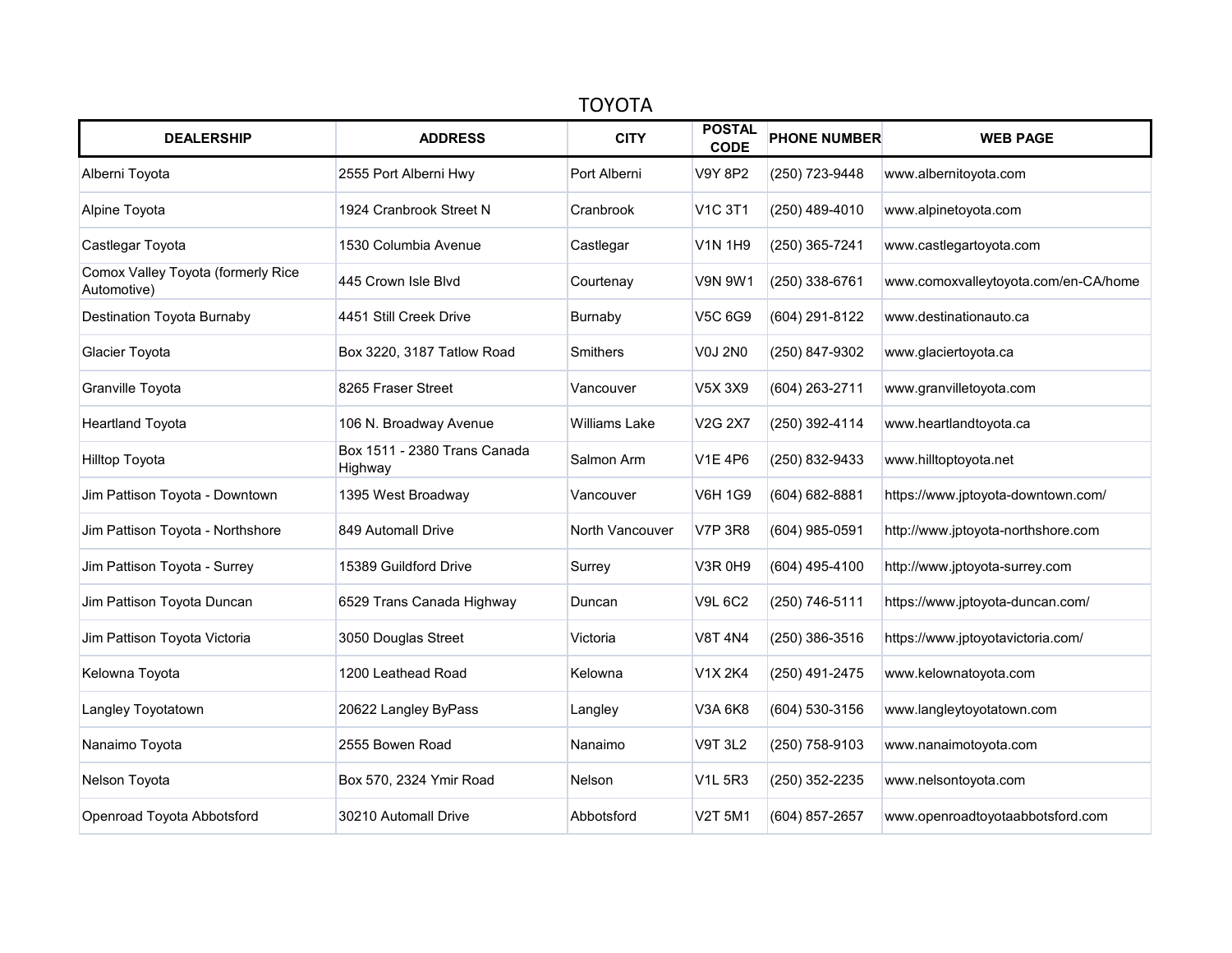| <b>TOYOTA continued</b>      |                            |                        |                              |                     |                                      |  |  |  |
|------------------------------|----------------------------|------------------------|------------------------------|---------------------|--------------------------------------|--|--|--|
| <b>DEALERSHIP</b>            | <b>ADDRESS</b>             | <b>CITY</b>            | <b>POSTAL</b><br><b>CODE</b> | <b>PHONE NUMBER</b> | <b>WEB PAGE</b>                      |  |  |  |
| OpenRoad Toyota - Port Moody | 3166 St. John's Street     | Port Moody             | <b>V3H 2C7</b>               | (604) 461-3656      | https://openroadtoyotaportmoody.com/ |  |  |  |
| OpenRoad Toyota - Richmond   | 13251 Smallwood Place      | Richmond               | <b>V6V 1W8</b>               | (604) 273-3766      | https://openroadtoyotarichmond.com/  |  |  |  |
| OpenRoad Toyota - Peace Arch | 3174 King George Boulevard | Surrey                 | <b>V4P 1A2</b>               | (604) 531-2916      | www.openroadtoyotapeacearch.com      |  |  |  |
| Peace Country Toyota         | 801 - 118th Avenue         | Dawson Creek           | V1G 3G9                      | (250) 782-6614      | www.peacecountrytoyota.ca            |  |  |  |
| Penticton Toyota             | 2405 Skaha Lake Road       | Penticton              | V2A 6E8                      | (250) 493-1107      | www.pentictontoyota.com              |  |  |  |
| Prince George Toyota         | 2772 Recplace Drive        | Prince George          | V2N 0B2                      | (250) 564-7205      | https://www.princegeorgetoyota.ca/   |  |  |  |
| Quesnel Toyota               | 201 Anderson Drive         | Quesnel                | V2J 1E9                      | (250) 992-3811      | www.quesneltoyota.ca                 |  |  |  |
| Regency Toyota               | 401 Kingsway               | Vancouver              | V5T 3K1                      | (604) 879-8411      | https://www.regencytoyota.com/       |  |  |  |
| Squamish Toyota              | 39150 Queens Way           | Squamish               | <b>V8B 0K8</b>               | (604) 567-8888      | www.squamishtoyota.ca                |  |  |  |
| Strathcona Toyota            | 2785 North Island Hwy      | <b>Campbell River</b>  | <b>V9W 2H4</b>               | (250) 287-9527      | www.strathconatoyota.com             |  |  |  |
| Sun Country Toyota           | 1355 Cariboo Place         | Kamloops               | V <sub>2</sub> C 5Z3         | (250) 828-7966      | https://www.suncountrytoyota.ca/     |  |  |  |
| <b>Terrace Motors</b>        | 4912 Highway 16 West       | Terrace                | <b>V8G 1L8</b>               | (250) 635-6558      | https://www.terracetoyota.ca/        |  |  |  |
| Valley Toyota                | 8750 Young Road            | Chilliwack             | <b>V2P 4P4</b>               | (604) 792-1167      | www.valleytoyota.ca                  |  |  |  |
| Vernon Toyota                | 3401 - 48th Avenue         | Vernon                 | V1T9W1                       | (250) 545-0687      | www.vernontoyota.com                 |  |  |  |
| West Coast Toyota            | 19950 Lougheed Hwy         | <b>Pitt Meadows</b>    | V3Y 2S9                      | (604) 465-9146      | https://www.westcoasttoyota.com/     |  |  |  |
| <b>Westminster Toyota</b>    | 1050 Boyd St               | <b>New Westminster</b> | V3M 0L6                      | (604) 520-3333      | www.westminstertoyota.com            |  |  |  |